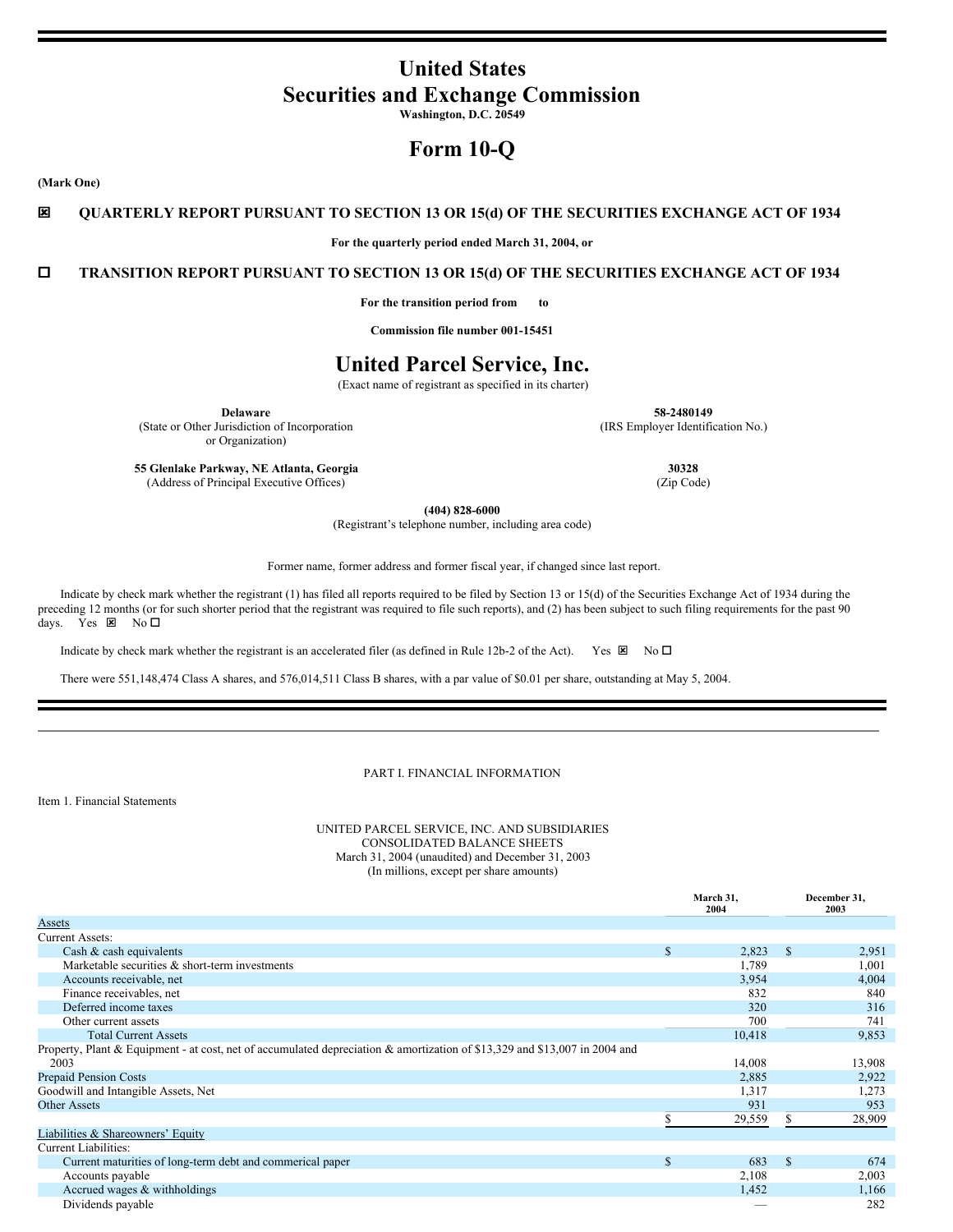| Other current liabilities                                                                                     | 1,497  | 1,393  |
|---------------------------------------------------------------------------------------------------------------|--------|--------|
| <b>Total Current Liabilities</b>                                                                              | 5,740  | 5,518  |
| Long-Term Debt                                                                                                | 3,273  | 3,149  |
| Accumulated Postretirement Benefit Obligation, Net                                                            | 1,398  | 1,335  |
| Deferred Taxes, Credits & Other Liabilities                                                                   | 4,202  | 4,055  |
| Shareowners' Equity:                                                                                          |        |        |
| Preferred stock, no par value, authorized 200 shares, none issued                                             |        |        |
| Class A common stock, par value \$.01 per share, authorized 4,600 shares, issued 554 and 571 in 2004 and 2003 | O.     | 6      |
| Class B common stock, par value \$.01 per share, authorized 5,600 shares, issued 573 and 560 in 2004 and 2003 |        |        |
| Additional paid-in capital                                                                                    | 360    | 662    |
| Retained earnings                                                                                             | 14,799 | 14,356 |
| Accumulated other comprehensive loss                                                                          | (224)  | (177)  |
| Deferred compensation arrangements                                                                            | 129    | 136    |
|                                                                                                               | 15,075 | 14.988 |
| Less: Treasury stock (2 shares in 2004 and 2003)                                                              | (129)  | (136)  |
|                                                                                                               | 14.946 | 14,852 |
|                                                                                                               | 29,559 | 28,909 |

See notes to unaudited consolidated financial statements.

#### 2

## UNITED PARCEL SERVICE, INC. AND SUBSIDIARIES STATEMENTS OF CONSOLIDATED INCOME Three Months Ended March 31, 2004 and 2003 (In millions, except per share amounts) (unaudited)

|                             | <b>Three Months Ended</b><br>March 31, |       |    |       |
|-----------------------------|----------------------------------------|-------|----|-------|
|                             |                                        | 2004  |    | 2003  |
| Revenue                     | \$                                     | 8,919 | \$ | 8,015 |
| <b>Operating Expenses:</b>  |                                        |       |    |       |
| Compensation and benefits   |                                        | 5,168 |    | 4,708 |
| Other                       |                                        | 2,534 |    | 2,362 |
|                             |                                        | 7,702 |    | 7,070 |
| <b>Operating Profit</b>     |                                        | 1,217 |    | 945   |
| Other Income and (Expense): |                                        |       |    |       |
| Investment income (loss)    |                                        | 17    |    | (38)  |
| Interest expense            |                                        | (39)  |    | (25)  |
|                             |                                        | (22)  |    | (63)  |
| Income before Income Taxes  |                                        | 1,195 |    | 882   |
| <b>Income Taxes</b>         |                                        | 436   |    | 271   |
| Net Income                  |                                        | 759   | S. | 611   |
| Basic Earnings Per Share    |                                        | 0.67  | S. | 0.54  |
| Diluted Earnings Per Share  | S                                      | 0.67  | S  | 0.54  |

See notes to unaudited consolidated financial statements.

3

# UNITED PARCEL SERVICE, INC. AND SUBSIDIARIES CONSOLIDATED STATEMENT OF SHAREOWNERS' EQUITY Three Months Ended March 31, 2004 and 2003 (In millions, except per share amounts)

|                                                | 2004          |  |                | 2003          |  |                |
|------------------------------------------------|---------------|--|----------------|---------------|--|----------------|
|                                                | <b>Shares</b> |  | <b>Dollars</b> | <b>Shares</b> |  | <b>Dollars</b> |
| <b>Class A Common Stock</b>                    |               |  |                |               |  |                |
| Beginning balance                              | 571           |  | 6              | 642           |  |                |
| Common stock purchases                         | (3)           |  |                | (2)           |  |                |
| Stock award plans                              |               |  |                |               |  |                |
| Common stock issuances                         |               |  | __             | _             |  |                |
| Conversions of Class A to Class B common stock | (15)          |  |                | (22)          |  | (1)            |
| Ending balance                                 | 554           |  |                | 618           |  | $\sigma$       |
|                                                |               |  |                |               |  |                |
| <b>Class B Common Stock</b>                    |               |  |                |               |  |                |
| Beginning balance                              | 560           |  |                | 482           |  |                |
| Common stock purchases                         | (2)           |  |                | (1            |  |                |
| Conversions of Class A to Class B common stock | 15            |  |                | 22            |  |                |
| Ending balance                                 | 573           |  |                | 503           |  |                |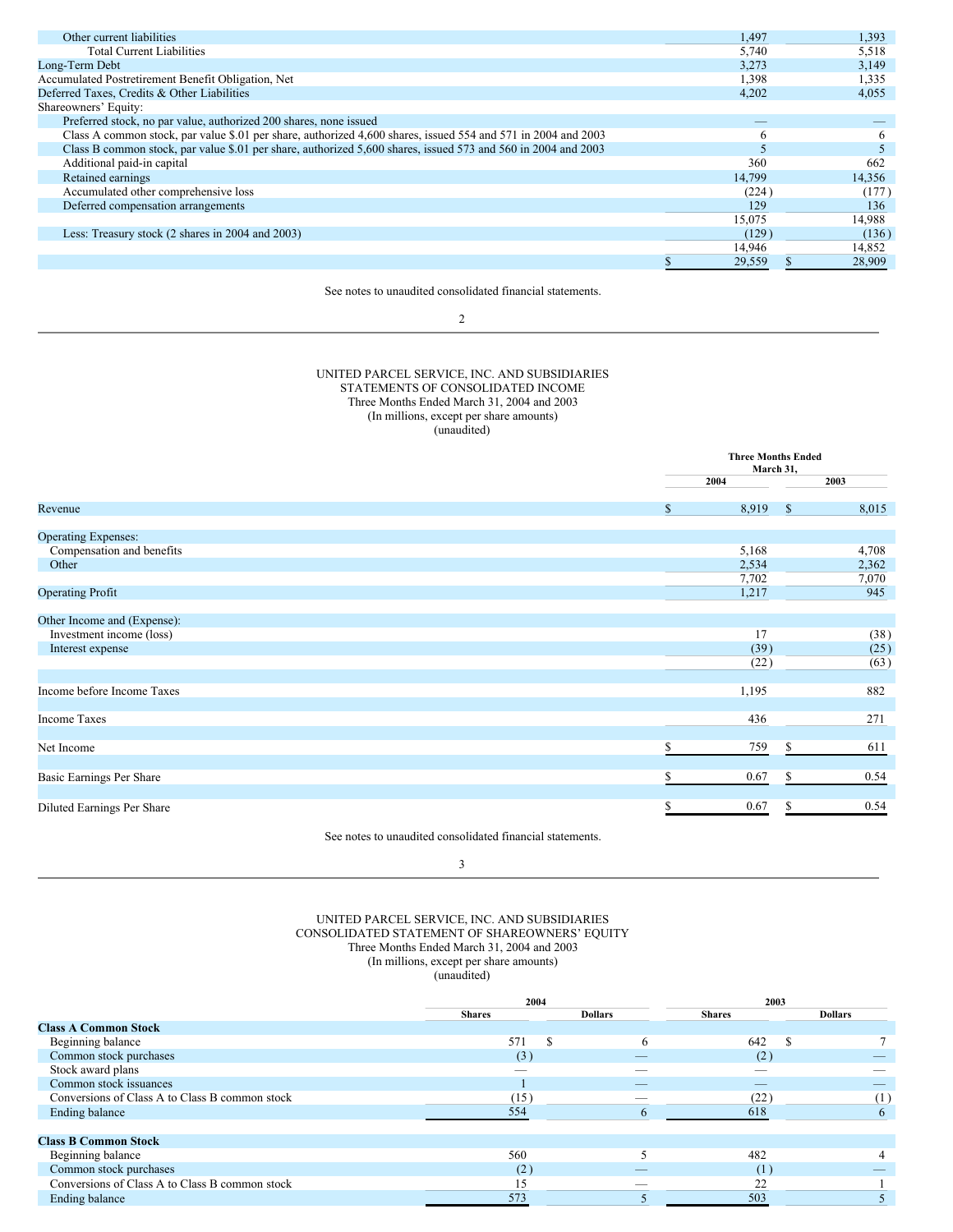| <b>Additional Paid-In Capital</b>                                         |                  |                   |                |                   |
|---------------------------------------------------------------------------|------------------|-------------------|----------------|-------------------|
| Beginning balance                                                         |                  | 662               |                | 387               |
| Stock award plans                                                         |                  | 38                |                | 25                |
| Common stock purchases                                                    |                  | (379)             |                | (154)             |
| Common stock issuances                                                    |                  | 39                |                | 31                |
| Ending balance                                                            |                  | 360               |                | 289               |
|                                                                           |                  |                   |                |                   |
| <b>Retained Earnings</b>                                                  |                  |                   |                |                   |
| Beginning balance                                                         |                  | 14,356            |                | 12,495            |
| Net income                                                                |                  | 759               |                | 611               |
| Dividends (\$0.28 and \$0.21 per share)                                   |                  | (316)             |                | (237)             |
| Ending balance                                                            |                  | 14,799            |                | 12.869            |
|                                                                           |                  |                   |                |                   |
| <b>Accumulated Other Comprehensive Income (Loss)</b>                      |                  |                   |                |                   |
| Foreign currency translation adjustment:                                  |                  |                   |                |                   |
| Beginning balance                                                         |                  | (56)              |                | (328)             |
| Aggregate adjustment                                                      |                  | (63)              |                | 58                |
| Ending balance                                                            |                  | (119)             |                | (270)             |
|                                                                           |                  |                   |                |                   |
| Unrealized gain (loss) on marketable securities:                          |                  |                   |                |                   |
| Beginning balance                                                         |                  | 14                |                | (34)              |
| Current period changes in fair value (net of tax effect of \$0 and \$(3)) |                  |                   |                | (5)               |
| Reclassification to earnings (net of tax effect of \$1 and \$21)          |                  | $\mathbf{1}$      |                | 36                |
| Ending balance                                                            |                  | 15                |                | $\overline{3})$   |
|                                                                           |                  |                   |                |                   |
| Unrealized gain (loss) on cash flow hedges:                               |                  |                   |                |                   |
| Beginning balance                                                         |                  | (72)              |                | (26)              |
| Current period changes in fair value (net of tax effect of \$3 and \$6)   |                  | 6                 |                | 10                |
| Reclassification to earnings (net of tax effect of \$5 and \$(10))        |                  | 9                 |                | (17)              |
| <b>Ending balance</b>                                                     |                  | $\overline{(57)}$ |                | (33)              |
|                                                                           |                  |                   |                |                   |
| Additional minimum pension liability:                                     |                  |                   |                |                   |
| Beginning balance                                                         |                  | (63)              |                | (50)              |
| Minimum pension liability adjustment                                      |                  |                   |                |                   |
| <b>Ending balance</b>                                                     |                  | (63)              |                | $\overline{(50)}$ |
|                                                                           |                  |                   |                |                   |
| Ending accumulated other comprehensive income (loss)                      |                  | (224)             |                | (356)             |
|                                                                           |                  |                   |                |                   |
| <b>Deferred Compensation Obligations</b>                                  |                  |                   |                |                   |
| Beginning balance                                                         |                  | 136               |                | 84                |
| Common stock held for deferred compensation arrangements                  |                  | (7)               |                | $\mathbf{1}$      |
| Ending balance                                                            |                  | 129               |                | 85                |
|                                                                           |                  |                   |                |                   |
| <b>Treasury Stock</b>                                                     |                  |                   |                |                   |
| Beginning balance                                                         | (2)              | (136)             | (1)            | (84)              |
| Common stock held for deferred compensation arrangements                  |                  | 7                 |                | (1)               |
| Ending balance                                                            | $\overline{(2)}$ | (129)             | $\overline{1}$ | (85)              |
|                                                                           |                  |                   |                |                   |
| <b>Ending Total Shareowners' Equity</b>                                   | \$               | 14,946            |                | 12,813<br>\$      |
|                                                                           |                  |                   |                |                   |
| <b>Comprehensive Income</b>                                               | \$               | 712               |                | 693<br>\$         |
|                                                                           |                  |                   |                |                   |

See notes to unaudited consolidated financial statements.

4

#### UNITED PARCEL SERVICE, INC. AND SUBSIDIARIES CONSOLIDATED STATEMENTS OF CASH FLOWS Three Months Ended March 31, 2004 and 2003 (In millions) (unaudited)

|                                                                            |      | <b>Three Months Ended</b><br>March 31, |       |  |
|----------------------------------------------------------------------------|------|----------------------------------------|-------|--|
|                                                                            | 2004 |                                        | 2003  |  |
| Cash flows from operating activities:                                      |      |                                        |       |  |
| Net income                                                                 |      | <b>S</b><br>759                        | 611   |  |
| Adjustments to reconcile net income to net cash from operating activities: |      |                                        |       |  |
| Depreciation and amortization                                              |      | 386                                    | 387   |  |
| Postretirement benefits                                                    |      | 63                                     | 53    |  |
| Deferred taxes, credits and other                                          |      | 194                                    | (148) |  |
| Stock award plans                                                          |      | 154                                    | 124   |  |
| Gain on disposal of assets                                                 |      | (1)                                    | (3)   |  |
| Loss on investments                                                        |      |                                        | 61    |  |
| Provision for losses on finance receivables                                |      |                                        | 5     |  |
| Changes in assets and liabilities:                                         |      |                                        |       |  |
| Accounts receivable, net                                                   |      | 50                                     | 97    |  |
| Other current assets                                                       |      | 93                                     | (127) |  |
| Prepaid pension costs                                                      |      | 37                                     | 36    |  |
| Accounts payable                                                           |      | 94                                     |       |  |
| Accrued wages and withholdings                                             |      | 165                                    | 156   |  |
| Dividends payable                                                          |      | (282)                                  | (212) |  |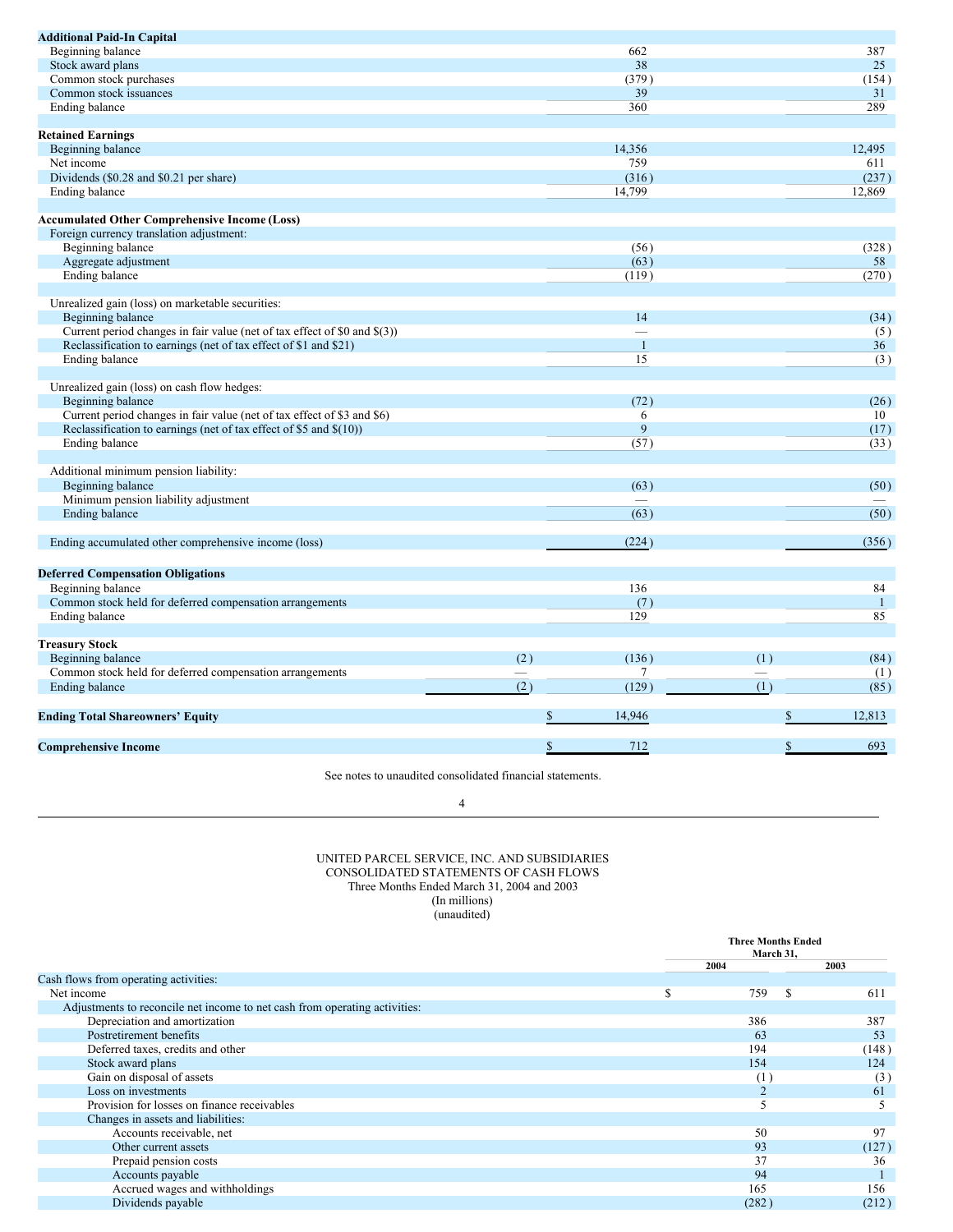| Income taxes payable                                                     | 36      | 362               |
|--------------------------------------------------------------------------|---------|-------------------|
| Other current liabilities                                                | 68      | 72                |
| Net cash from operating activities                                       | 1.823   | 1,475             |
|                                                                          |         |                   |
| Cash flows from investing activities:                                    |         |                   |
| Capital expenditures                                                     | (519)   | (600)             |
| Disposals of property, plant and equipment                               | 50      | 43                |
| Purchases of marketable securities and short-term investments            | (1,721) | (1,123)           |
| Sales and maturities of marketable securities and short-term investments | 933     | 1,038             |
| Net (increase) decrease in finance receivables                           | 67      | (1)               |
| Other asset receipts (payments)                                          | (91)    | (38)              |
| Net cash used in investing activities                                    | (1,281) | (681)             |
|                                                                          |         |                   |
| Cash flows from financing activities:                                    |         |                   |
| Proceeds from borrowings                                                 | 76      | 147               |
| Repayments of borrowings                                                 | (58)    | (662)             |
| Purchases of common stock                                                | (379)   | (154)             |
| Issuances of common stock                                                | 35      | 21                |
| <b>Dividends</b>                                                         | (308)   | (232)             |
| Other transactions                                                       |         |                   |
| Net cash used in financing activities                                    | (633)   | (879)             |
|                                                                          |         |                   |
| Effect of exchange rate changes on cash                                  | (37)    | 9                 |
|                                                                          |         |                   |
| Net increase (decrease) in cash and cash equivalents                     | (128)   | (76)              |
| Cash and cash equivalents:                                               |         |                   |
| Beginning of period                                                      | 2,951   | 2,211             |
| End of period                                                            | 2,823   | 2,135<br><b>S</b> |
| Cash paid during the period for:                                         |         |                   |
| Interest (net of amount capitalized)                                     | 34      | 26                |
| Income taxes                                                             | 238     | 56                |

See notes to unaudited consolidated financial statements.

#### 5

#### UNITED PARCEL SERVICE, INC. AND SUBSIDIARIES NOTES TO UNAUDITED CONSOLIDATED FINANCIAL STATEMENTS

#### **Note 1. Basis of Presentation**

In our opinion, the accompanying interim, unaudited, consolidated financial statements contain all adjustments (consisting of normal recurring accruals) necessary to present fairly our financial position as of March 31, 2004, our results of operations for the three months ended March 31, 2004 and 2003, and cash flows for the three months ended March 31, 2004 and 2003. The results reported in these consolidated financial statements should not be regarded as necessarily indicative of results that may be expected for the entire year. The interim financial statements should be read in conjunction with the audited consolidated financial statements and notes thereto included in our Annual Report on Form 10-K for the year ended December 31, 2003.

For interim consolidated financial statement purposes, we compute our tax provision on the basis of our estimated annual effective income tax rate, and provide for accruals under our various employee benefit plans for each three month period based on one quarter of the estimated annual expense.

Certain prior period amounts have been reclassified to conform to the current period presentation.

# **Note 2. Stock-Based Compensation**

Effective January 1, 2003, we adopted the fair value measurement provisions of Financial Accounting Standards Board ("FASB") Statement No. 123 "Accounting for Stock-Based Compensation" ("FAS 123"). Under the provisions of FASB Statement No. 148 "Accounting for Stock-Based Compensation – Transition and Disclosure," we have elected to adopt the measurement provisions of FAS 123 using the prospective method. Under this approach, all stock-based compensation granted subsequent to January 1, 2003 has been expensed to compensation and benefits over the vesting period based on the fair value at the date the stock-based compensation is granted. Stock compensation awards include stock options, management incentive awards, restricted performance units, and employer matching contributions (in shares of UPS stock) for a defined contribution benefit plan.

The following provides pro forma information as to the impact on net income and earnings per share if we had used the fair value measurement provisions of FAS 123 to account for all stock-based compensation awards granted prior to January 1, 2003 (in millions, except per share amounts).

|                          |                                                                                      | <b>Three Months Ended</b> |       |               |       |
|--------------------------|--------------------------------------------------------------------------------------|---------------------------|-------|---------------|-------|
|                          |                                                                                      | March 31.                 |       |               |       |
|                          |                                                                                      |                           | 2004  |               | 2003  |
| Net income               |                                                                                      |                           | 759   | ж             | 611   |
| Add:                     | Stock-based employee compensation expense included in net income, net of tax effects |                           | 134   |               | 110   |
| Less:                    | Total pro-forma stock-based employee compensation expense, net of tax effects        |                           | (147) |               | (123) |
| Pro-forma net income     |                                                                                      |                           | 746   |               | 598   |
| Basic earnings per share |                                                                                      |                           |       |               |       |
|                          | As reported                                                                          |                           | 0.67  | S             | 0.54  |
|                          | Pro forma                                                                            |                           | 0.66  | Ж             | 0.53  |
|                          | Diluted earnings per share                                                           |                           |       |               |       |
|                          | As reported                                                                          |                           | 0.67  | <sup>\$</sup> | 0.54  |
|                          | Pro forma                                                                            |                           | 0.65  | S             | 0.53  |
|                          |                                                                                      |                           |       |               |       |

6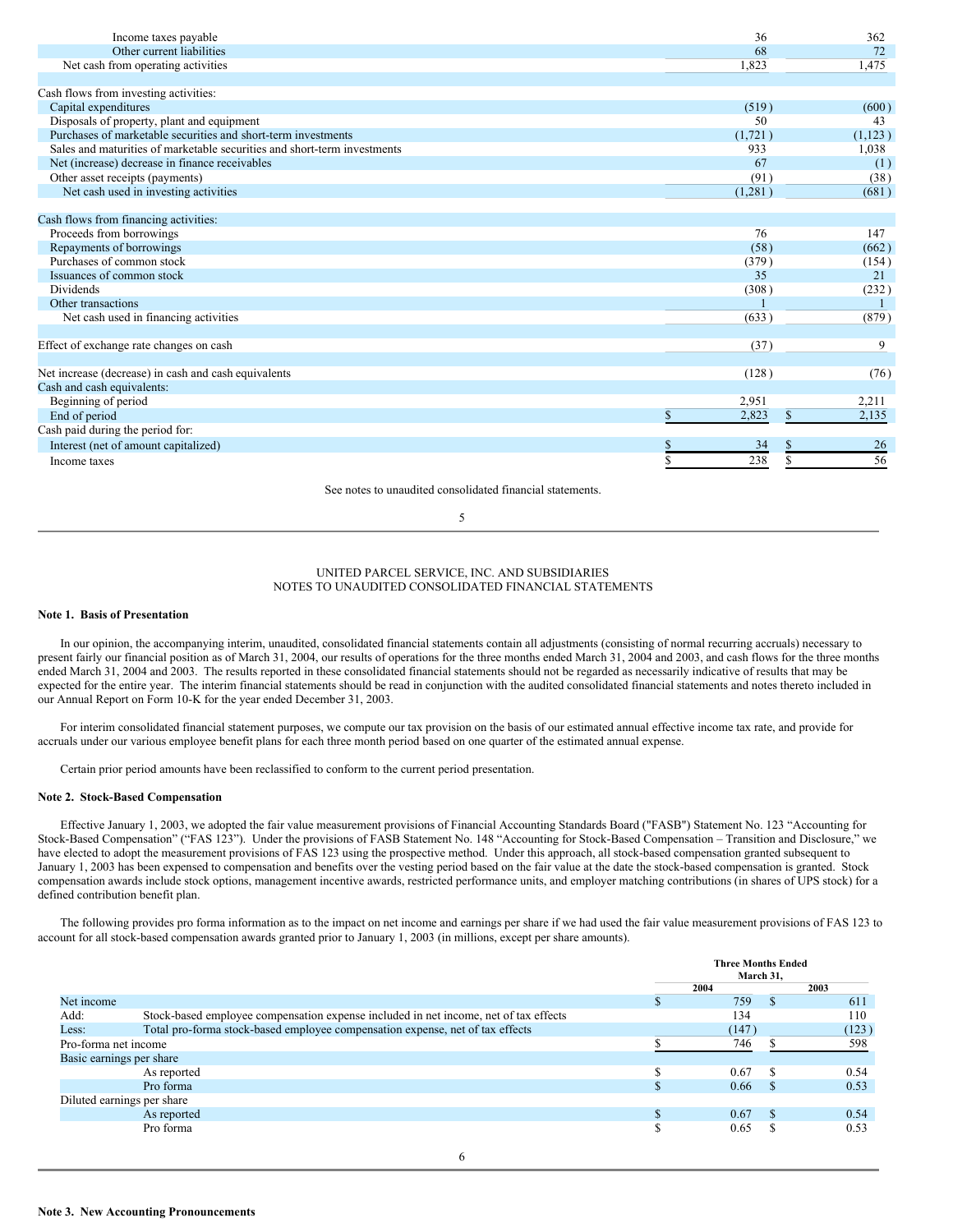In January 2003, the FASB issued Interpretation No. 46 "Consolidation of Variable Interest Entities", to address perceived weaknesses in accounting for entities commonly known as special purpose or off balance sheet. In addition to numerous FASB Staff Positions written to clarify and improve the application of FIN 46, the FASB recently announced a deferral for certain entities, and an amendment to FIN 46 entitled FASB Interpretation No. 46 (revised December 2003) "Consolidation of Variable Interest Entities" ("FIN 46").

FIN 46 provides guidance for identifying the party with a controlling financial interest resulting from arrangements or financial instruments rather than voting interests. FIN 46 defines the term "variable interest entity" and is based on the premise that if a business enterprise absorbs a majority of such an entity's expected losses and/or receives a majority of its expected residual returns, that enterprise has a controlling financial interest, and would thus require consolidation of the variable interest entity. As of December 31, 2003, we adopted FIN 46, and the effects of adoption were not material to our results of operations or financial condition.

On July 1, 2003, we adopted FASB Statement No. 149 "Amendment of Statement 133 on Derivative Instruments and Hedging Activities" ("FAS 149"). FAS 149 amends FAS 133 for certain decisions made by the FASB as part of the Derivatives Implementation Group process. FAS 149 also amends FAS 133 to incorporate clarifications of the definition of a derivative. The adoption of FAS 149 was not material to our results of operations or financial condition.

On July 1, 2003, we adopted FASB Statement No. 150 "Accounting for Certain Instruments with Characteristics of Both Liabilities and Equity" ("FAS 150"). FAS 150 establishes how an issuer measures certain freestanding financial instruments with characteristics of both liabilities and equity, and requires that such instruments be classified as liabilities. The adoption of FAS 150 was not material to our results of operations or financial condition.

In December 2003, the FASB revised Statement No. 132, "Employers' Disclosures about Pensions and Other Postretirement Benefits" ("FAS 132"). The revised standard requires new disclosures in addition to those required by the original standard about the assets, obligations, cash flows and net periodic benefit cost of defined benefit pension plans and other defined benefit postretirement plans. As revised, FAS 132 is effective for financial statements with fiscal years ending after December 15, 2003. We have included these disclosures in Note  $5$  – Employee Benefit Plans.

### 7

#### **Note 4. Property, Plant and Equipment**

Property plant and equipment as of March 31, 2004 and December 31, 2003 consists of the following (in millions):

|                                                        | March 31,<br>2004 | December 31,<br>2003 |
|--------------------------------------------------------|-------------------|----------------------|
| Vehicles                                               | 3.536             | 3,486                |
| Aircraft (including aircraft under capitalized leases) | 11,101            | 10,897               |
| Land                                                   | 723               | 721                  |
| <b>Buildings</b>                                       | 2,087             | 2,083                |
| Leasehold improvements                                 | 2.234             | 2,219                |
| Plant equipment                                        | 4.449             | 4,410                |
| Technology equipment (including capitalized software)  | 2.419             | 2,366                |
| Equipment under operating lease                        | 68                | 53                   |
| Construction-in-progress                               | 720               | 680                  |
|                                                        | 27,337            | 26,915               |
| Less: Accumulated depreciation and amortization        | (13,329)          | (13,007)             |
|                                                        | 14.008            | 13.908               |

#### **Note 5. Employee Benefit Plans**

Information about net periodic benefit cost for the pension and postretirement benefit plans is as follows for the three months ended March 31 (in millions):

|                           |                         |       |                         | Postretirement |      |
|---------------------------|-------------------------|-------|-------------------------|----------------|------|
|                           | <b>Pension Benefits</b> |       | <b>Medical Benefits</b> |                |      |
|                           | 2004                    | 2003  |                         | 2004           | 2003 |
| Service cost              | 85                      | 71    |                         | 23             | 20   |
| Interest cost             | 132                     | 116   |                         | 41             | 36   |
| Expected return on assets | (200)                   | (167) |                         | (9)            | (7)  |
| Amortization of:          |                         |       |                         |                |      |
| Transition obligation     |                         |       |                         | _              |      |
| Prior service cost        |                         |       |                         |                |      |
| Actuarial (gain) loss     | 14                      |       |                         |                |      |
| Net periodic benefit cost | 43                      | 38    |                         | 63             |      |

During the first quarter of 2004, we contributed \$16 million to our postretirement medical benefit plans. We expect to contribute \$284 and \$51 million over the remainder of the year to the pension and postretirement medical benefit plans, respectively.

Our accumulated postretirement benefit obligation and net periodic cost for our postretirement medical benefits do not reflect the effects of the Medicare Prescription Drug, Improvement and Modernization Act of 2003 (the "Act"). The provisions of the Act provide for a federal subsidy for plans that provide prescription drug benefits and meet certain qualifications. Until further guidance is issued by the government, we are unable to conclude whether the benefits provided by our plans are actuarially equivalent to Medicare Part D under the Act, and therefore, whether our plans would qualify for the federal subsidy.

8

#### **Note 6. Goodwill, Intangibles, and Other Assets**

Other assets as of March 31, 2004 and December 31, 2003 consist of the following (in millions):

|                                                                     | March 31.    | December 31. |  |  |
|---------------------------------------------------------------------|--------------|--------------|--|--|
|                                                                     | 2004         | 2003         |  |  |
| Non-current finance receivables, net of allowance for credit losses | $\sim$<br>υZ | 574          |  |  |
| Other non-current assets                                            | 410          | 379          |  |  |
| <b>Consolidated</b>                                                 | 93           | 953          |  |  |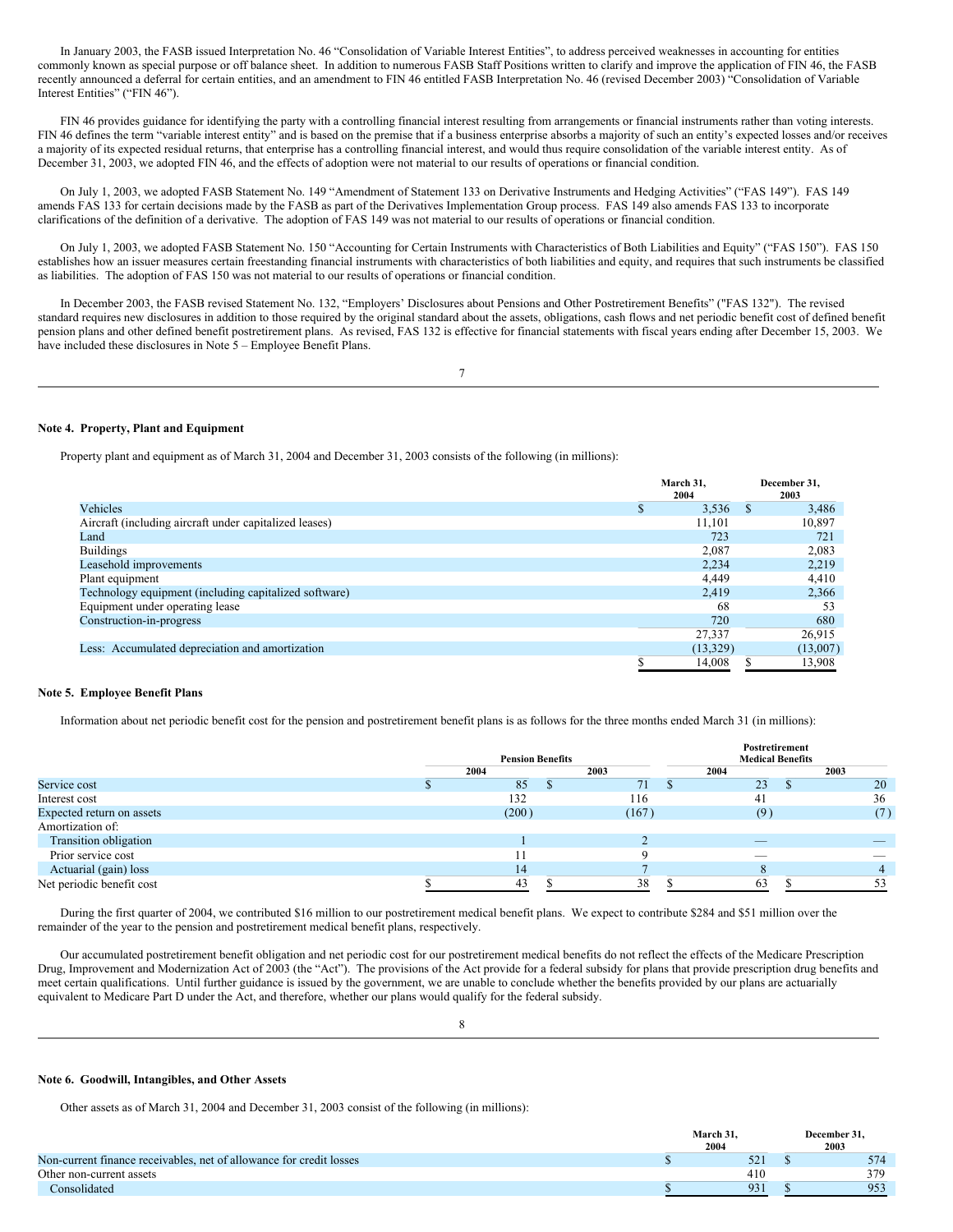The following table indicates the allocation of goodwill by reportable segment as of March 31, 2004 and December 31, 2003 (in millions):

|                       | December 31,<br>2003 | Goodwill<br>Acquired     | Currency/<br>Other       | March 31,<br>2004        |
|-----------------------|----------------------|--------------------------|--------------------------|--------------------------|
| Goodwill by Segment:  |                      |                          |                          |                          |
| U.S. domestic package | $\sim$               | $\overline{\phantom{a}}$ | $\overline{\phantom{a}}$ | $\overline{\phantom{a}}$ |
| International package | 100                  | 45                       | $\overline{\phantom{a}}$ | 145                      |
| Non-package           | 1,073                | -                        |                          | 1.072                    |
| Consolidated          | 173<br>1.172         | 45                       |                          | 217<br>1, 4              |

The goodwill added in the International segment resulted from the purchase of the remaining 49% minority interest in UPS Yamato Express Co., which was a joint venture with Yamato Transport Co. in Japan. UPS Yamato Express Co. provides express package delivery services in Japan. Upon close of the acquisition, UPS Yamato Express Co. became a wholly-owned subsidiary of UPS. This acquisition had no material effect on our results of operations or financial condition.

The following is a summary of intangible assets as of March 31, 2004 and December 31, 2003 (in millions):

|                          | <b>Franchise Rights,</b><br>Licenses, Patents,<br>Trademarks,<br>and Other |      | Intangible<br>Pension<br>Asset |                          | Total<br>Intangible<br><b>Assets</b> |      |  |
|--------------------------|----------------------------------------------------------------------------|------|--------------------------------|--------------------------|--------------------------------------|------|--|
| March 31, 2004:          |                                                                            |      |                                |                          |                                      |      |  |
| Gross carrying amount    |                                                                            | 121  |                                |                          | \$.                                  | 126  |  |
| Accumulated amortization |                                                                            | (26) |                                | $\overline{\phantom{a}}$ |                                      | (26) |  |
| Net carrying value       |                                                                            | 95   |                                |                          |                                      | 100  |  |
|                          |                                                                            |      |                                |                          |                                      |      |  |
| December 31, 2003:       |                                                                            |      |                                |                          |                                      |      |  |
| Gross carrying amount    |                                                                            | 118  | - \$                           | 5.                       | -8                                   | 123  |  |
| Accumulated amortization |                                                                            | (23) |                                | _                        |                                      | (23) |  |
| Net carrying value       |                                                                            | 95   |                                |                          |                                      | 100  |  |
| Q                        |                                                                            |      |                                |                          |                                      |      |  |

# **Note 7. Deferred Taxes, Credits and Other Liabilities**

Deferred taxes, credits and other liabilities as of March 31, 2004 and December 31, 2003 consist of the following (in millions):

|                                           | March 31,<br>2004 | December 31,<br>2003 |
|-------------------------------------------|-------------------|----------------------|
| Deferred federal and state income taxes   | 2.663             | 2.491                |
| Insurance reserves                        | 967               | 923                  |
| Other credits and non-current liabilities | 572               | 641                  |
|                                           | 4.202             | 4.055                |

# **Note 8. Legal Proceedings and Contingencies**

On August 9, 1999 the United States Tax Court held that we were liable for tax on income of Overseas Partners Ltd., a Bermuda company that had reinsured excess value ("EV") insurance purchased by our customers beginning in 1984, and that we were liable for additional tax for the 1983 and 1984 tax years. The IRS took similar positions to those advanced in the Tax Court decision for tax years subsequent to 1984 through 1998. On June 20, 2001, the U.S. Court of Appeals for the Eleventh Circuit ruled in our favor and reversed the Tax Court decision. In January 2003, we and the IRS finalized settlement of all outstanding tax issues related to EV package insurance. Under the terms of settlement, we agreed to adjustments that will result in income tax due of approximately \$562 million, additions to tax of \$60 million and related interest. The amount due to the IRS as a result of the settlement is less than amounts we previously had accrued. As a result, we recorded income, before taxes, of \$1.023 billion (\$776 million after tax) during the fourth quarter of 2002. In the first quarter of 2004, we received a refund of \$185 million pertaining to the 1983 and 1984 tax years. The remaining refunds and credits associated with this settlement are expected to be received over the next several years.

The IRS has proposed adjustments, unrelated to the EV package insurance matters discussed above, regarding the allowance of deductions and certain losses, the characterization of expenses as capital rather than ordinary, the treatment of certain income, and our entitlement to tax credits in the 1985 through 1990 tax years. The proposed adjustments would result in \$10 million of additional income tax. The IRS has also issued a report taking a similar position with respect to some of these issues for each of the years from 1991 through 1994. That report proposes adjustments that would result in \$21 million in additional income tax. The IRS's proposed adjustments include penalties and penalty interest. We believe that the possibility that such penalties and penalty interest will be sustained is remote. In November 2002, the IRS issued a report taking a similar position with respect to some of these issues for each of the years 1995 through 1998. That report proposes adjustments that would result in \$9 million of income tax refunds. For the 1985 through 1998 tax years, unpaid interest on these adjustments through March 31, 2004 could aggregate up to approximately \$157 million, after the benefit of related tax deductions. We expect that we will prevail on substantially all of these issues. Specifically, we believe that our practice of expensing the items that the IRS alleges should have been capitalized is consistent with the practices of other industry participants. The IRS may take similar positions with respect to some of these issues for each of the years 1999 through 2003. We believe that the eventual resolution of these issues will not have a material adverse effect on our financial condition, results of operations or liquidity.

We are named as a defendant in twenty-three pending lawsuits that seek to hold us liable for the collection of premiums for EV insurance in connection with package shipments since 1984. Based on state and federal tort, contract and statutory claims, these cases generally claim that we failed to remit collected EV premiums to an independent insurer; we failed to provide promised EV insurance; we acted as an insurer without complying with state insurance laws and regulations; and the price for EV insurance was excessive. These actions all were filed after the August 9, 1999 United States Tax Court decision, discussed above, which the U.S. Court of Appeals for the Eleventh Circuit later reversed.

These twenty-three cases have been consolidated for pre-trial purposes in a multi-district litigation proceeding ("MDL Proceeding") in federal court in New York. In addition to the cases in which UPS is

named as a defendant, there also is an action, Smith v. Mail Boxes Etc., against Mail Boxes Etc. and its franchisees relating to UPS EV insurance and related services purchased through Mail Boxes Etc. centers. This case also has been consolidated into the MDL Proceeding.

The parties have obtained preliminary court approval of a global settlement resolving all claims and all cases in the MDL Proceeding. The proposed settlement, under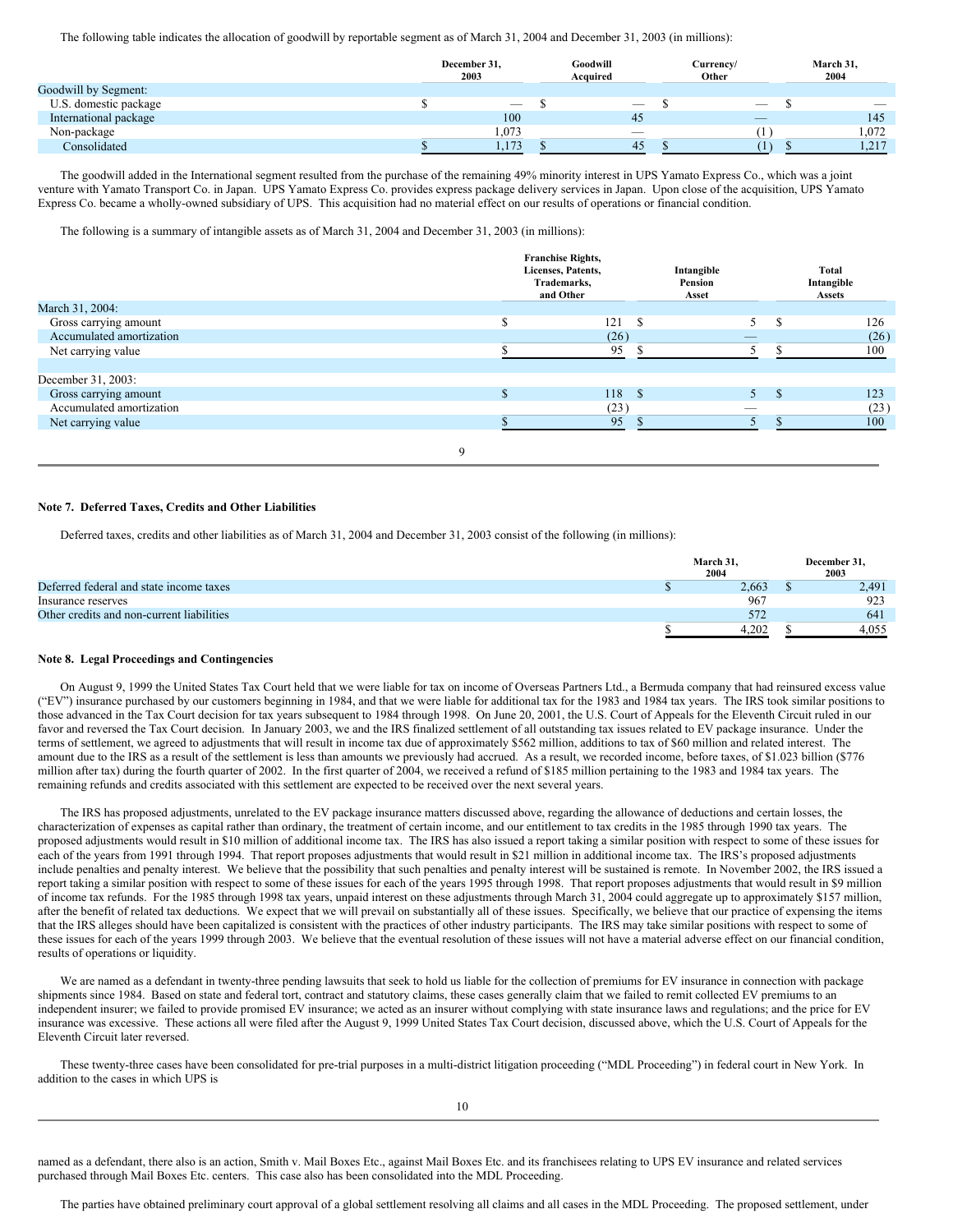which we and the other defendants expressly deny any and all liability, still requires final court approval. If the proposed settlement becomes final, we would provide qualifying settlement class members with vouchers toward the purchase of specified UPS services and would pay a portion of the plaintiffs' attorneys' fees, the total amount of which will be determined by the Court. The ultimate cost to us of the proposed settlement will depend on a number of factors, including how many vouchers settlement class members actually request and use. We do not believe that this proposed settlement will have a material effect on our financial condition, results of operations, or liquidity.

In addition, we are a defendant in various other lawsuits that arose in the normal course of business. We believe that the eventual resolution of these cases will not have a material adverse effect on our financial condition, results of operations, or liquidity.

We participate in a number of trustee-managed multi-employer pension and health and welfare plans for employees covered under collective bargaining agreements. Several factors could result in higher future contributions to these plans, including unfavorable investment performance, changes in demographics, and increased benefits to participants. At this time, we are unable to determine the amount of additional future contributions, if any, or whether any material adverse effect on our financial condition, results of operations, or cash flows could result from our participation in these plans.

### **Note 9. Segment Information**

- We report our operations in three segments: U.S. domestic package operations, international package operations and non-package operations, as follows:
	- U.S. Domestic Package Domestic package operations include the time-definite delivery of letters, documents, and packages throughout the United States.
	- International Package International package operations include delivery to more than 200 countries and territories worldwide, including shipments wholly outside the U.S. as well as shipments with either origin or distribution outside the U.S. Our international package reporting segment includes the operations of our Europe, Asia-Pacific, Canada, and Americas operating segments.
	- Non-Package Non-package operations include UPS Supply Chain Solutions, Mail Boxes Etc. (the franchisor of Mail Boxes Etc. and The UPS Store), UPS Capital Corp., our mail and consulting services, and our excess value package insurance business. UPS Supply Chain Solutions, which is comprised of our former UPS Freight Services and UPS Logistics Group businesses, provides supply chain design and management, freight forwarding, and customs brokerage services.

11

Segment information for the three months ended March 31 is as follows (in millions):

|                       | <b>Three Months Ended</b><br>March 31. |    |       |  |  |
|-----------------------|----------------------------------------|----|-------|--|--|
|                       | 2004                                   |    | 2003  |  |  |
| Revenue:              |                                        |    |       |  |  |
| U.S. domestic package | \$<br>6,540                            | \$ | 6,020 |  |  |
| International package | 1,619                                  |    | 1,302 |  |  |
| Non-package           | 760                                    |    | 693   |  |  |
| Consolidated          | 8,919                                  | \$ | 8,015 |  |  |
|                       |                                        |    |       |  |  |
| Operating profit:     |                                        |    |       |  |  |
| U.S. domestic package | \$<br>831                              | \$ | 704   |  |  |
| International package | 269                                    |    | 134   |  |  |
| Non-package           | 117                                    |    | 107   |  |  |
| Consolidated          | 1,217                                  | Φ. | 945   |  |  |

Non-package operating profit included \$26 and \$28 million for the three months ended March 31, 2004 and 2003 respectively, of intersegment profit, with a corresponding amount of operating expense, which reduces operating profit, included in the U.S. domestic package segment.

#### **Note 10. Other Operating Expenses**

The major components of other operating expenses for the three months ended March 31, 2004 and 2003 are as follows (in millions):

|                               | <b>Three Months Ended</b><br>March 31, |       |   |       |
|-------------------------------|----------------------------------------|-------|---|-------|
|                               |                                        | 2004  |   | 2003  |
| Repairs and maintenance       |                                        | 251   | S | 229   |
| Depreciation and amortization |                                        | 386   |   | 387   |
| Purchased transportation      |                                        | 481   |   | 425   |
| Fuel                          |                                        | 300   |   | 264   |
| Other occupancy               |                                        | 209   |   | 197   |
| Other expenses                |                                        | 907   |   | 860   |
| Consolidated                  |                                        | 2,534 |   | 2,362 |
|                               |                                        |       |   |       |
|                               |                                        |       |   |       |

# **Note 11. Earnings Per Share**

The following table sets forth the computation of basic and diluted earnings per share (in millions, except per share amounts):

|                                          | <b>Three Months Ended</b><br>March 31, |  |       |
|------------------------------------------|----------------------------------------|--|-------|
|                                          | 2004                                   |  | 2003  |
| Numerator:                               |                                        |  |       |
| Net income                               | 759                                    |  | 611   |
|                                          |                                        |  |       |
| Denominator:                             |                                        |  |       |
| Weighted-average shares                  | 1,128                                  |  | 1,123 |
| Deferred compensation arrangements       |                                        |  |       |
| Denominator for basic earnings per share | 1,130                                  |  | 1,124 |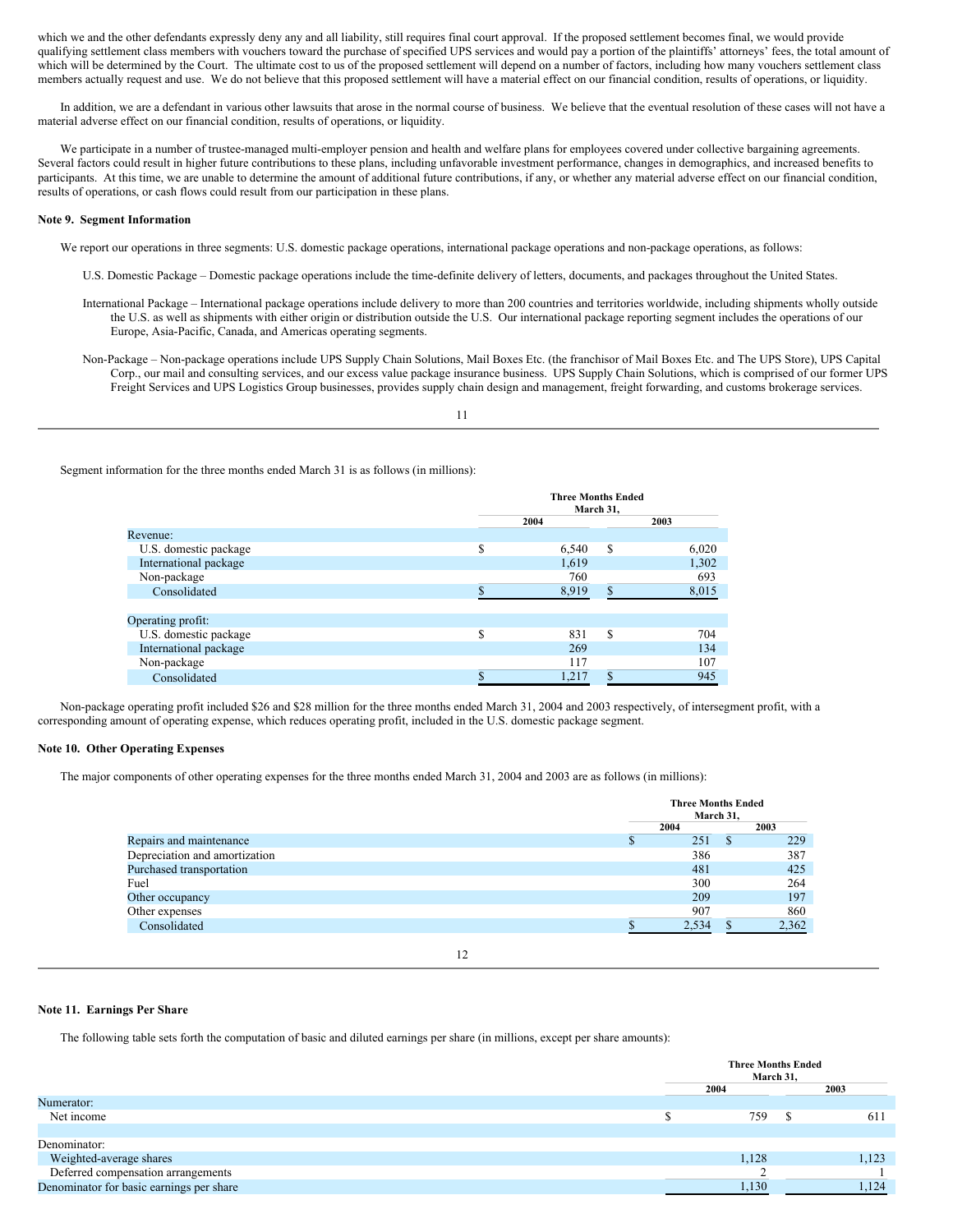| Effect of dilutive securities:             |    |  |       |      |
|--------------------------------------------|----|--|-------|------|
| Contingent shares -                        |    |  |       |      |
| Management incentive awards                |    |  |       |      |
| Stock option plans                         |    |  |       |      |
| Denominator for diluted earnings per share |    |  | 1,140 | .136 |
|                                            |    |  |       |      |
| Basic Earnings Per Share                   |    |  | 0.67  | 0.54 |
|                                            |    |  |       |      |
| <b>Diluted Earnings Per Share</b>          |    |  | 0.67  | 0.54 |
|                                            |    |  |       |      |
|                                            | 13 |  |       |      |
|                                            |    |  |       |      |

# Item 2. Management's Discussion and Analysis of Financial Condition and Results of Operations

# Revenue, Volume and Revenue Per Piece

The following tables set forth information showing the change in revenue, average daily package volume and average revenue per piece, both in dollars or amounts and in percentage terms:

|                                                 |              | <b>Three Months Ended</b><br>March 31, |              |        |               | Change         |         |  |
|-------------------------------------------------|--------------|----------------------------------------|--------------|--------|---------------|----------------|---------|--|
|                                                 |              | 2004                                   |              | 2003   |               | \$             | $\%$    |  |
| Revenue (in millions):                          |              |                                        |              |        |               |                |         |  |
| U.S. domestic package:                          |              |                                        |              |        |               |                |         |  |
| Next Day Air                                    | $\mathbf{s}$ | 1,470                                  | $\mathbb{S}$ | 1,353  | $\mathsf{\$}$ | 117            | 8.6%    |  |
| Deferred                                        |              | 764                                    |              | 698    |               | 66             | 9.5     |  |
| Ground                                          |              | 4,306                                  |              | 3,969  |               | 337            | 8.5     |  |
| Total U.S. domestic package                     |              | 6,540                                  |              | 6,020  |               | 520            | 8.6     |  |
| International package:                          |              |                                        |              |        |               |                |         |  |
| Domestic                                        |              | 336                                    |              | 266    |               | 70             | 26.3    |  |
| Export                                          |              | 1,181                                  |              | 940    |               | 241            | 25.6    |  |
| Cargo                                           |              | 102                                    |              | 96     |               | 6              | 6.3     |  |
| Total International package                     |              | 1,619                                  |              | 1,302  |               | 317            | 24.3    |  |
| Non-package:                                    |              |                                        |              |        |               |                |         |  |
| <b>UPS Supply Chain Solutions</b>               |              | 563                                    |              | 500    |               | 63             | 12.6    |  |
| Other                                           |              | 197                                    |              | 193    |               | $\overline{4}$ | 2.1     |  |
| Total Non-package                               |              | 760                                    |              | 693    |               | 67             | 9.7     |  |
| Consolidated                                    | \$           | 8,919                                  | \$           | 8,015  | \$            | 904            | 11.3%   |  |
|                                                 |              |                                        |              |        |               |                |         |  |
| Average Daily Package Volume<br>(in thousands): |              |                                        |              |        |               | $\#$           |         |  |
| U.S. domestic package:                          |              |                                        |              |        |               |                |         |  |
| Next Day Air                                    |              | 1,170                                  |              | 1,135  |               | 35             | $3.1\%$ |  |
| Deferred                                        |              | 894                                    |              | 845    |               | 49             | 5.8     |  |
| Ground                                          |              | 10,393                                 |              | 9,881  |               | 512            | 5.2     |  |
| Total U.S. domestic package                     |              | 12,457                                 |              | 11,861 |               | 596            | 5.0     |  |
| International package:                          |              |                                        |              |        |               |                |         |  |
| Domestic                                        |              | 811                                    |              | 776    |               | 35             | 4.5     |  |
| Export                                          |              | 516                                    |              | 471    |               | 45             | 9.6     |  |
| Total International package                     |              | 1,327                                  |              | 1,247  |               | 80             | 6.4     |  |
| Consolidated                                    |              | 13,784                                 |              | 13,108 |               | 676            | 5.2%    |  |
|                                                 |              |                                        |              |        |               |                |         |  |
| Operating days in period                        |              | 64                                     |              | 63     |               |                |         |  |
| Average Revenue Per Piece:                      |              |                                        |              |        |               | \$             |         |  |
| U.S. domestic package:                          |              |                                        |              |        |               |                |         |  |
| Next Day Air                                    | \$           | 19.63                                  | S            | 18.92  | $\mathbb{S}$  | 0.71           | 3.8%    |  |
| Deferred                                        |              | 13.35                                  |              | 13.11  |               | 0.24           | 1.8     |  |
| Ground                                          |              | 6.47                                   |              | 6.38   |               | 0.09           | 1.4     |  |
| Total U.S. domestic package                     |              | 8.20                                   |              | 8.06   |               | 0.14           | 1.7     |  |
| International package:                          |              |                                        |              |        |               |                |         |  |
| Domestic                                        |              | 6.47                                   |              | 5.44   |               | 1.03           | 18.9    |  |
| Export                                          |              | 35.76                                  |              | 31.68  |               | 4.08           | 12.9    |  |
| Total International package                     |              | 17.86                                  |              | 15.35  |               | 2.51           | 16.4    |  |
|                                                 |              |                                        |              |        |               |                | $4.3\%$ |  |
|                                                 |              |                                        |              |        |               |                |         |  |
| Consolidated                                    | 14           | 9.13                                   | \$           | 8.75   | \$            | 0.38           |         |  |

# UNITED PARCEL SERVICE, INC. AND SUBSIDIARIES MANAGEMENT'S DISCUSSION AND ANALYSIS OF FINANCIAL CONDITION AND RESULTS OF OPERATIONS

# Operating Profit

The following table sets forth information showing the change in operating profit, both in dollars (in millions) and in percentage terms:

|                                     | <b>Three Months Ended</b> |      |  |      |  |     |       |
|-------------------------------------|---------------------------|------|--|------|--|-----|-------|
|                                     | March 31.<br>Change       |      |  |      |  |     |       |
| <b>Operating Segment</b>            |                           | 2004 |  | 2003 |  |     |       |
| TT C<br>domestic package<br><u></u> |                           | 831  |  | 704  |  | 127 | 18.0% |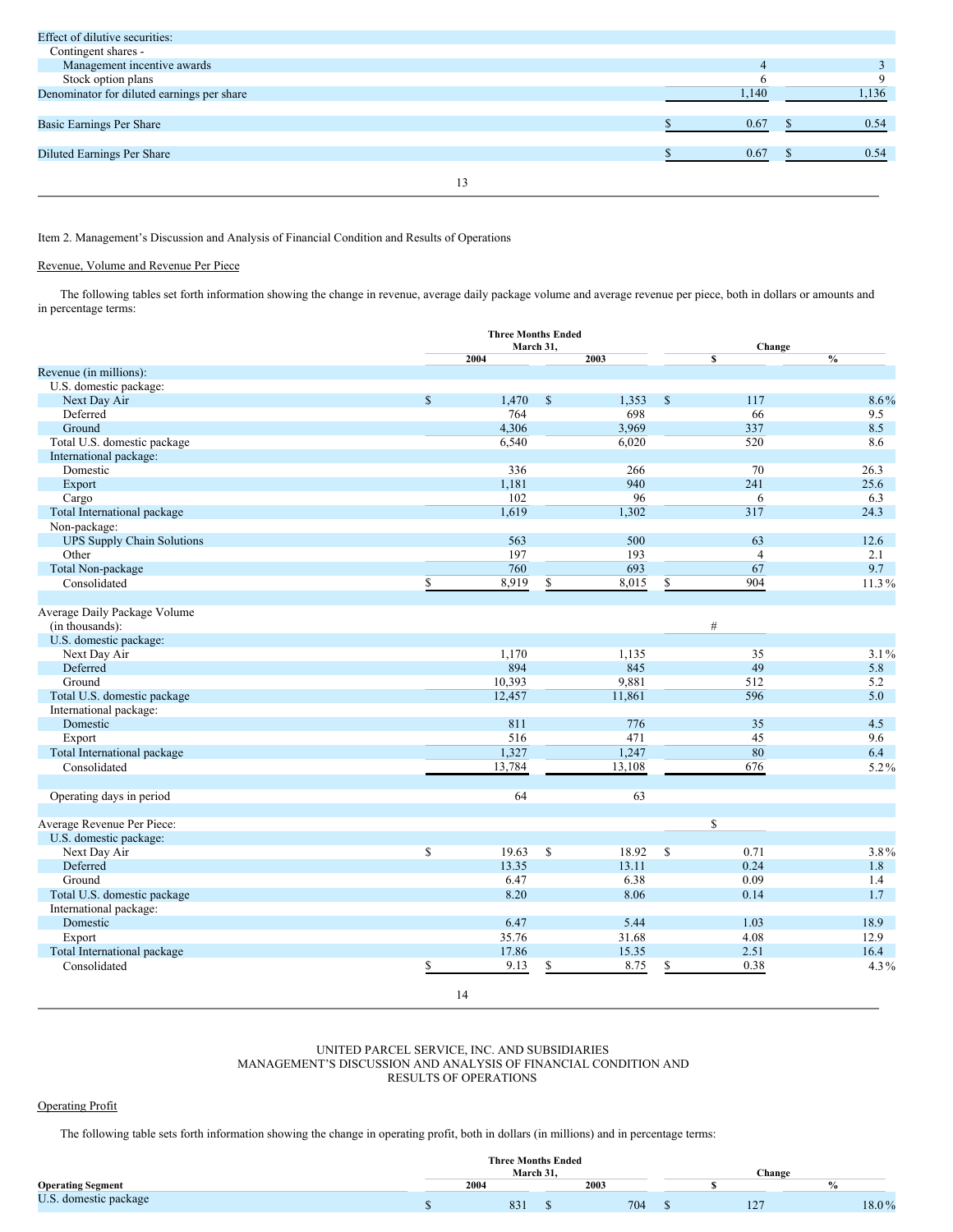| International package         | 269                              |                 | 1 J J       | 100.7 |
|-------------------------------|----------------------------------|-----------------|-------------|-------|
| Non-package                   | .<br>. .                         | $\sim$ $\sigma$ |             | ر. ر  |
| Consolidated Operating Profit | $\sim$ $\sim$ $\sim$<br>$\cdots$ | $\Omega$        | $\sim$<br>. | 28.8% |

# Non-GAAP Financial Measures

In the discussion and analysis below, we sometimes refer to information extracted from consolidated financial information but not required by generally accepted accounting principles ("GAAP") to be presented in financial statements. Certain of this information is considered "non-GAAP financial measures" under Securities and Exchange Commission rules. We have presented these measures since we believe that meaningful analysis of our financial performance requires an understanding of the factors underlying that performance and our judgments about the likelihood that particular factors will repeat. When these "non-GAAP financial measures" have been used, we have provided reconciliations of these adjusted measures to the appropriate GAAP measure for comparability purposes.

#### U.S. Domestic Package Operations

U.S. domestic package revenue increased \$520 million, or 8.6%, for the quarter, which was driven by a 5.0% increase in average daily package volume, a 1.7% increase in revenue per piece, and the effects of one additional operating day in 2004. Ground volume increased 5.2% during the quarter, and was driven in part by the improving U.S. economy and the impact that adverse weather conditions had on volume in the first quarter of 2003. Next Day Air volume increased 3.1%, due to solid growth in package volume reflecting the improved economy, but was somewhat offset by declines in letter volume influenced by the slowdown in mortgage refinancing. Volume growth for our domestic products was also positively affected by increased volume through our expanded retail network.

Ground revenue per piece increased 1.4% primarily due to the impact of a rate increase that took effect in 2004, but was adversely impacted by the removal of the fuel surcharge on ground products, as discussed below. Next Day Air revenue per piece increased 3.8%, primarily due to the shift in product mix from letters to packages, the rate increase, and the modified fuel surcharge on domestic air products.

On January 5, 2004, a rate increase took effect which was in line with previous years' rate increases. We increased rates for standard ground shipments an average of 1.9% for commercial deliveries. The ground residential surcharge increased \$0.25 to \$1.40 over the commercial ground rate. An additional delivery area surcharge of \$1.00 was implemented for commercial deliveries in certain ZIP codes. Rates for UPS Hundredweight increased 5.9%. In addition, we increased rates for UPS Next Day Air an average of 2.9% and increased rates for deferred services by 2.9%. Rates for international shipments originating in the United States (Worldwide Express, Worldwide Express Plus, UPS Worldwide Expedited and UPS International Standard service) increased an average of 3.5%.

In addition, we discontinued the fuel surcharge on ground products, while we began to apply a new indexed surcharge to domestic air products. This new fuel surcharge for the domestic air products is based on the U.S. Energy Department's Gulf Coast spot price for a gallon of kerosene-type jet fuel. Based on published rates, the average fuel surcharge applied to our air products during the first quarter of 2004 was 5.33%, compared with the average surcharge of 1.33% applied to both air and ground products in 2003, resulting in an increase in domestic fuel surcharge revenue of \$37 million during the quarter.

U.S. domestic package operating profit increased \$127 million, or 18%, primarily due to the increase in volume and revenue growth, combined with an improved operating margin resulting from better utilization of our delivery network.

| ۰.      |
|---------|
| ×<br>۰, |

#### International Package Operations

International package revenue improved \$317 million, or 24.3%, for the quarter primarily due to the 9.6% volume growth for our export products and strong revenue per piece improvements, a portion of which can be attributed to the impact of currency. Revenue increased \$101 million during the quarter due to currency fluctuations. Revenue growth was also impacted by the change to our fuel surcharge, discussed below, as well as rate changes, which vary by geographical market and occur throughout the year.

In January 2004, changes were made to the calculation of our fuel surcharge on international products (including U.S. export products). The new surcharge is indexed to fuel prices in our different international regions, depending on where the shipment takes place. The new surcharge is only applied to our international express products, while the previous surcharge was applied to all international products. These changes, along with higher fuel prices, had the effect of increasing international package revenue by \$39 million during the quarter.

Export volume increased throughout the world, led by exports from Asia, which increased over 14%, and exports from the U.S., which increased nearly 13%. Domestic volume increased 4.5% for the quarter, which was its highest growth rate since 2001.

Export revenue per piece increased 12.9% for the quarter (3.5% currency-adjusted), due to continued focus on yield management, product mix, and the impact of the fuel surcharge. In total, international average daily package volume increased 6.4% and average revenue per piece increased 16.4% (5.2% currency-adjusted).

The improvement in operating profit for our international package operations was \$135 million for the quarter, \$14 million of which was due to favorable currency fluctuations. This increase in operating profit was primarily due to the strong export volume growth and revenue per piece increases described previously, and a strong increase in operating margin through better network utilization.

#### Non-Package Operations

Non-package revenue increased \$67 million, or 9.7%, for the quarter. UPS Supply Chain Solutions increased revenue by 12.6% during the quarter due to double-digit revenue growth in our supply chain management and other logistics businesses, and high single-digit revenue growth in the transportation and brokerage businesses. Supply Chain Solutions revenue in Europe, Asia, and Canada increased at double-digit rates, with favorable currency fluctuations providing \$26 million of the increase in revenue. The remainder of our non-package operations, which includes Mail Boxes Etc. (the franchisor of Mail Boxes Etc. and The UPS Store), UPS Capital Corporation, our mail and consulting services, and our excess value package insurance business, increased revenue by 2.1% for the quarter, primarily due to increased franchise revenue at Mail Boxes Etc.

Non-package operating profit increased \$10 million, or 9.3%, for the quarter. This increase was primarily due to higher operating profit from our Supply Chain Solutions unit, which was driven by the increase in revenue as well as continued operating margin expansion. Mail Boxes Etc. also contributed strong profit growth, due to the increased franchise revenue noted previously. Non-package operating profit includes \$26 million (compared to \$28 million in 2003) of intersegment profit, with a corresponding amount of operating expense, which reduces operating profit, in the U.S. domestic package segment.

#### Operating Expenses and Operating Margin

Consolidated operating expenses increased by \$632 million, or 8.9%, for the quarter, \$111 million of which was due to currency fluctuations in our international package and non-package segments. Compensation and benefits increased by \$460 million, or 9.8%, for the quarter, largely due to increased health and welfare benefit costs and higher pension expense. Stock-based compensation expense totaled \$212 million in 2004, which was a 21% increase over 2003, primarily as a result of increased management incentive awards expense and adopting the measurement provisions of FAS 123 beginning with 2003 stock-based compensation awards.

Other operating expenses increased by \$172 million, or 7.3%, for the quarter, largely due to a 13.6% increase in fuel expense, a 13.2% increase in purchased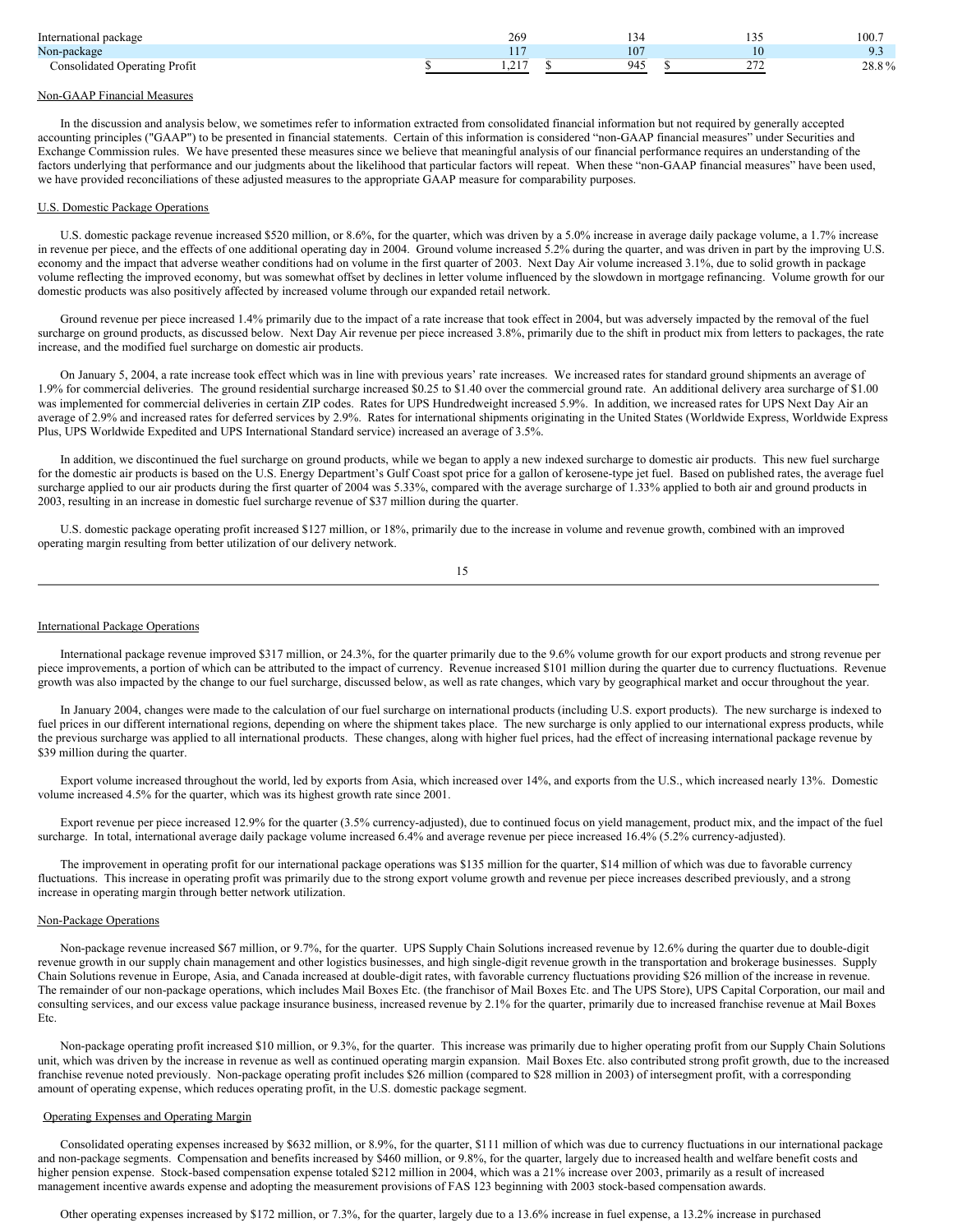transportation, and a 9.6% increase in repairs and maintenance. The increase in fuel expense was impacted by lower hedging gains in 2004, along with increased fuel usage and higher prices. The increase in purchased transportation expense was influenced by the impact of currency and volume growth in our international package business, as well as growth at our Supply Chain Solutions business. The increase in repairs and maintenance was driven by increased vehicle maintenance, and also affected by our corporate rebranding efforts. The decline in depreciation and

amortization for the quarter was impacted by lower depreciation expense on aircraft and engines, largely due to the recent retirement of some older aircraft.

Our operating margin, defined as operating profit as a percentage of revenue, increased to 13.6% during the first quarter of 2004 from 11.8% in 2003. The operating margins for our three business segments were as follows:

| <b>Operating Segment</b> | <b>Three Months Ended</b><br>March 31. |          |
|--------------------------|----------------------------------------|----------|
|                          | 2004                                   | 2003     |
| U.S. domestic package    | $12.7\%$                               | $11.7\%$ |
| International package    | $16.6\%$                               | $10.3\%$ |
| Non-package              | $15.4\%$                               | $15.4\%$ |

#### Investment Income/Interest Expense

The increase in investment income of \$55 million in 2004 is primarily due to a \$58 million impairment charge recognized during the first quarter of 2003. We periodically review our investments for indications of other than temporary impairment considering many factors, including the extent and duration to which a security's fair value has been less than its cost, overall economic and market conditions, and the financial condition and specific prospects for the issuer. During the first quarter of 2003, after considering the continued decline in the U.S. equity markets, we recognized an impairment charge of \$58 million, primarily related to our investment in S&P 500 equity portfolios.

The \$14 million increase in interest expense in 2004 was affected by imputed interest expense associated with certain investments, currency exchange rates, and a slightly lower amount of capitalized interest.

## Net Income and Earnings Per Share

Net income for the first quarter of 2004 was \$759 million, a 24.2% increase from the \$611 million achieved in 2003, resulting in an increase in diluted earnings per share from \$0.54 in 2003 to \$0.67 in 2004.

Net income in 2003 was favorably impacted by a reduction in income tax expense of \$55 million (\$0.05 per diluted share) due to the resolution of various tax issues with the Internal Revenue Service. Net income in 2003 was adversely impacted by the \$58 million (\$37 million after-tax, or \$0.03 per diluted share) investment impairment charge described previously. Excluding the impact of these two items, net income in the first quarter of 2003 would have been \$593 million, or \$0.52 per diluted share.

## Liquidity and Capital Resources

## *Net Cash From Operating Activities*

Net cash provided by operating activities increased to \$1.823 billion in the first quarter of 2004 from \$1.475 billion during 2003, largely due to higher net income and the receipt of an income tax refund of \$185 million associated with the resolution of the excess value ("EV") tax case discussed in Note 8 to the unaudited consolidated financial statements.

In November 2003, we announced rate increases, which took effect on January 5, 2004. The overall impact is in line with previous years' rate increases. We increased rates for standard ground shipments an average of 1.9% for commercial deliveries. The ground residential surcharge increased \$0.25 to \$1.40 over the commercial ground rate. An additional delivery area surcharge of \$1.00 was implemented for commercial deliveries in certain ZIP codes. Rates for UPS Hundredweight increased 5.9%. In addition, we increased rates for UPS Next Day Air an average of 2.9% and increased rates for deferred services by 2.9%. Rates for international shipments originating in the United States (Worldwide Express, Worldwide Express Plus, UPS Worldwide Expedited and UPS International Standard service) increased an average of 3.5%. Rate changes for shipments originating outside the U.S. were made throughout the past year and varied by geographic market.

In addition, we discontinued the fuel surcharge on ground service, while a new indexed surcharge is being applied to our Next Day Air, deferred products, and international services. This new fuel surcharge for the domestic air products is based on the U.S. Energy Department's Gulf Coast spot price for a gallon of kerosene-type jet fuel. The index for shipments originating in Europe is based on the Rotterdam ARA spot price of kerosene-type jet fuel.

#### 17

#### *Net Cash Used In Investing Activities*

Net cash used in investing activities increased to \$1.281 billion in the first quarter of 2004 from \$681 million during 2003, primarily due to increased purchases of marketable securities and short-term investments resulting from our improved free cash flow. We anticipate capital expenditures of approximately \$2.2 billion in 2004. These expenditures will provide for replacement of existing capacity and anticipated future growth and include the projected cost of capitalized software. We fund our capital expenditures with our cash from operations.

#### *Net Cash Used In Financing Activities*

Net cash used in financing activities decreased to \$633 million in the first quarter of 2004 from \$879 million during 2003, primarily due to lower repayments of debt. Our primary use of cash in financing activities has been to repay long-term debt, repurchase stock, and pay dividends. During the first quarter of 2004, we repaid \$58 million in debt, primarily consisting of UPS Notes and principal payments on our capitalized lease obligations. Issuances of debt consisted primarily of UPS Notes. We consider the overall fixed and floating interest rate mix of our portfolio and the related overall cost of borrowing when planning for future issuances and non-scheduled repayments of debt.

In August 2003, a total of \$1.0 billion was authorized for share repurchases as part of our continuing share repurchase program. We repurchased a total of \$379 and \$154 million of common stock in the first quarter of 2004 and 2003, respectively. On May 6, 2004, the Board of Directors authorized a total of \$1.0 billion for future share repurchases.

We increased our quarterly cash dividend payment to \$0.28 per share in 2004 from \$0.21 per share in the first quarter of 2003, resulting in an increase in total cash dividends paid to \$308 million from \$232 million. The declaration of dividends is subject to the discretion of the Board of Directors and will depend on various factors, including our net income, financial condition, cash requirements, future prospects, and other relevant factors. We expect to continue the practice of paying regular cash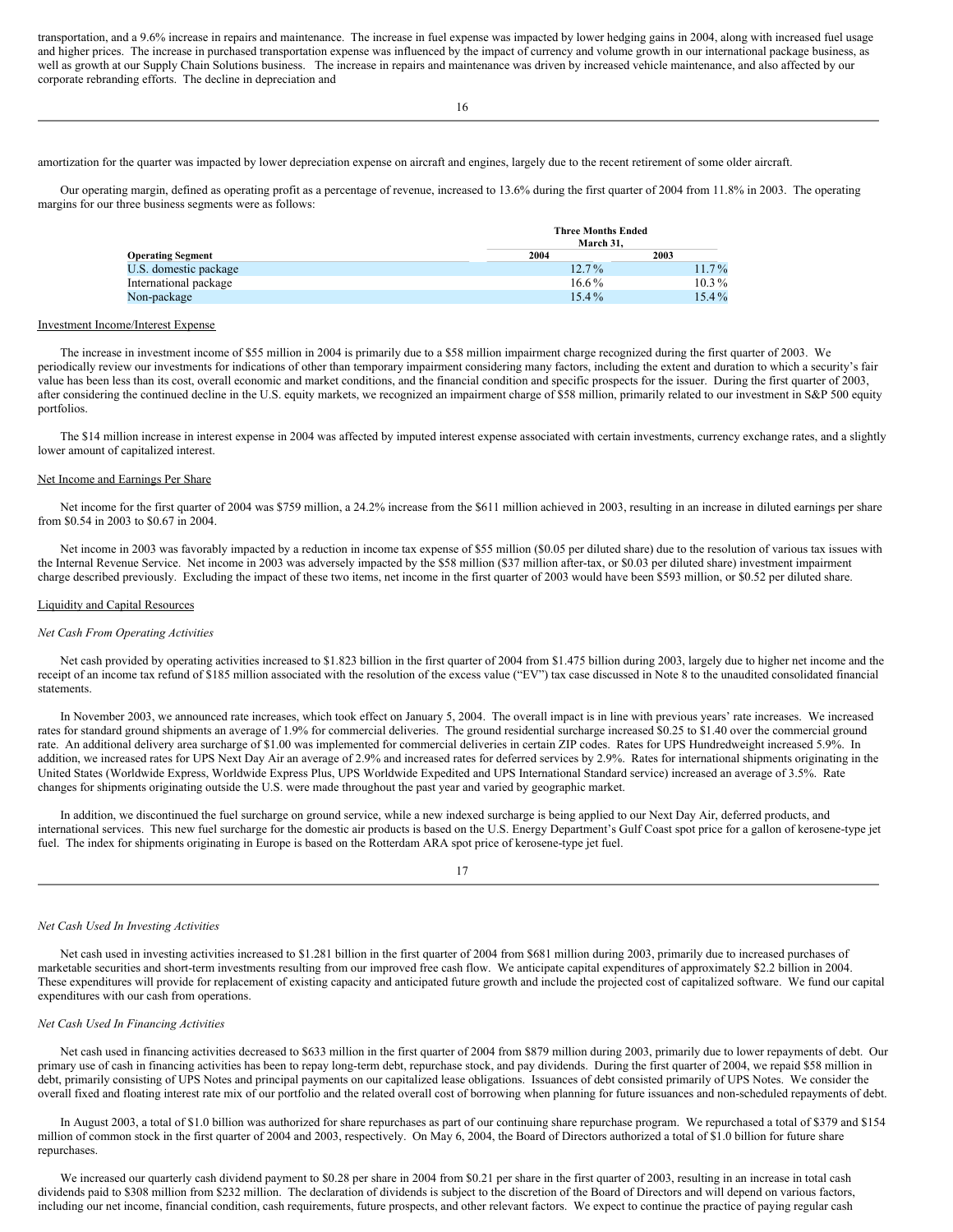#### dividends.

# *Sources of Credit*

We maintain two commercial paper programs under which we are authorized to borrow up to \$7.0 billion. Approximately \$519 million was outstanding under these programs as of March 31, 2004, with an average interest rate of 1.00%. The entire balance outstanding has been classified as a current liability in our balance sheet. In addition, we maintain an extendible commercial notes program under which we are authorized to borrow up to \$500 million. No amounts were outstanding under this program at March 31, 2004.

We maintain two credit agreements with a consortium of banks. These agreements provide revolving credit facilities of \$1.0 billion each, with one expiring on April 21, 2005 and the other on April 24, 2008. Interest on any amounts we borrow under these facilities would be charged at 90-day LIBOR plus 15 basis points. There were no borrowings under either of these agreements as of March 31, 2004.

We also maintain a \$1.0 billion European medium-term note program. Under this program, we may issue notes from time to time, denominated in a variety of currencies. No amounts were outstanding under this program at March 31, 2004.

In August 2003, we filed a \$2.0 billion shelf registration statement under which we may issue debt securities in the United States. There was approximately \$126 million issued under this shelf registration statement at March 31, 2004, all of which consists of issuances under our UPS Notes program.

#### *Commitments & Contingencies*

We have contractual obligations and commitments in the form of operating leases, capital leases, debt obligations, and purchase commitments. We intend to satisfy these obligations through the use of cash flow from operations.

We believe that funds from operations and borrowing programs will provide adequate sources of liquidity and capital resources to meet our expected current and longterm needs for the operation of our business, including anticipated capital expenditures such as commitments for aircraft purchases, through 2009.

On August 9, 1999 the United States Tax Court held that we were liable for tax on income of Overseas Partners Ltd., a Bermuda company that had reinsured EV insurance purchased by our customers beginning in 1984, and that we were liable for additional tax for the 1983 and 1984 tax years. The IRS took similar positions to those advanced in the Tax Court decision for tax years subsequent to 1984 through 1998. On June 20, 2001, the U.S. Court of Appeals for the Eleventh Circuit ruled in our favor and reversed the Tax

18

Court decision. In January 2003, we and the IRS finalized settlement of all outstanding tax issues related to EV package insurance. Under the terms of settlement, we agreed to adjustments that will result in income tax due of approximately \$562 million, additions to tax of \$60 million and related interest. The amount due to the IRS as a result of the settlement is less than amounts we previously had accrued. As a result, we recorded income, before taxes, of \$1.023 billion (\$776 million after tax) during the fourth quarter of 2002. In the first quarter of 2004, we received a refund of \$185 million pertaining to the 1983 and 1984 tax years. The remaining refunds and credits associated with this settlement are expected to be received over the next several years.

The IRS has proposed adjustments, unrelated to the EV package insurance matters discussed above, regarding the allowance of deductions and certain losses, the characterization of expenses as capital rather than ordinary, the treatment of certain income, and our entitlement to tax credits in the 1985 through 1990 tax years. The proposed adjustments would result in \$10 million of additional income tax. The IRS has also issued a report taking a similar position with respect to some of these issues for each of the years from 1991 through 1994. That report proposes adjustments that would result in \$21 million in additional income tax. The IRS's proposed adjustments include penalties and penalty interest. We believe that the possibility that such penalties and penalty interest will be sustained is remote. In November 2002, the IRS issued a report taking a similar position with respect to some of these issues for each of the years 1995 through 1998. That report proposes adjustments that would result in \$9 million of income tax refunds. For the 1985 through 1998 tax years, unpaid interest on these adjustments through March 31, 2004 could aggregate up to approximately \$157 million, after the benefit of related tax deductions. We expect that we will prevail on substantially all of these issues. Specifically, we believe that our practice of expensing the items that the IRS alleges should have been capitalized is consistent with the practices of other industry participants. The IRS may take similar positions with respect to some of these issues for each of the years 1999 through 2003. We believe that the eventual resolution of these issues will not have a material adverse effect on our financial condition, results of operations or liquidity.

We are named as a defendant in twenty-three pending lawsuits that seek to hold us liable for the collection of premiums for EV insurance in connection with package shipments since 1984. Based on state and federal tort, contract and statutory claims, these cases generally claim that we failed to remit collected EV premiums to an independent insurer; we failed to provide promised EV insurance; we acted as an insurer without complying with state insurance laws and regulations; and the price for EV insurance was excessive. These actions all were filed after the August 9, 1999 United States Tax Court decision, discussed above, which the U.S. Court of Appeals for the Eleventh Circuit later reversed.

These twenty-three cases have been consolidated for pre-trial purposes in a multi-district litigation proceeding ("MDL Proceeding") in federal court in New York. In addition to the cases in which UPS is named as a defendant, there also is an action, Smith v. Mail Boxes Etc., against Mail Boxes Etc. and its franchisees relating to UPS EV insurance and related services purchased through Mail Boxes Etc. centers. This case also has been consolidated into the MDL Proceeding.

The parties have obtained preliminary court approval of a global settlement resolving all claims and all cases in the MDL Proceeding. The proposed settlement, under which we and the other defendants expressly deny any and all liability, still requires final court approval. If the proposed settlement becomes final, we would provide qualifying settlement class members with vouchers toward the purchase of specified UPS services and would pay a portion of the plaintiffs' attorneys' fees, the total amount of which will be determined by the Court. The ultimate cost to us of the proposed settlement will depend on a number of factors, including how many vouchers settlement class members actually request and use. We do not believe that this proposed settlement will have a material effect on our financial condition, results of operations, or liquidity.

In addition, we are a defendant in various other lawsuits that arose in the normal course of business. We believe that the eventual resolution of these cases will not have a material adverse effect on our financial condition, results of operations, or liquidity.

We participate in a number of trustee-managed multi-employer pension and health and welfare plans for employees covered under collective bargaining agreements. Several factors could result in higher future contributions to these plans, including unfavorable investment performance, changes in demographics, and increased benefits to participants. At this time, we are unable to determine the amount of additional future

contributions, if any, or whether any material adverse effect on our financial condition, results of operations, or cash flows could result from our participation in these plans.

As of December 31, 2003, we had approximately 228,000 employees (64% of our total employees) employed under a national master agreement and various supplemental agreements with local unions affiliated with the International Brotherhood of Teamsters ("Teamsters"). These agreements run through July 31, 2008. The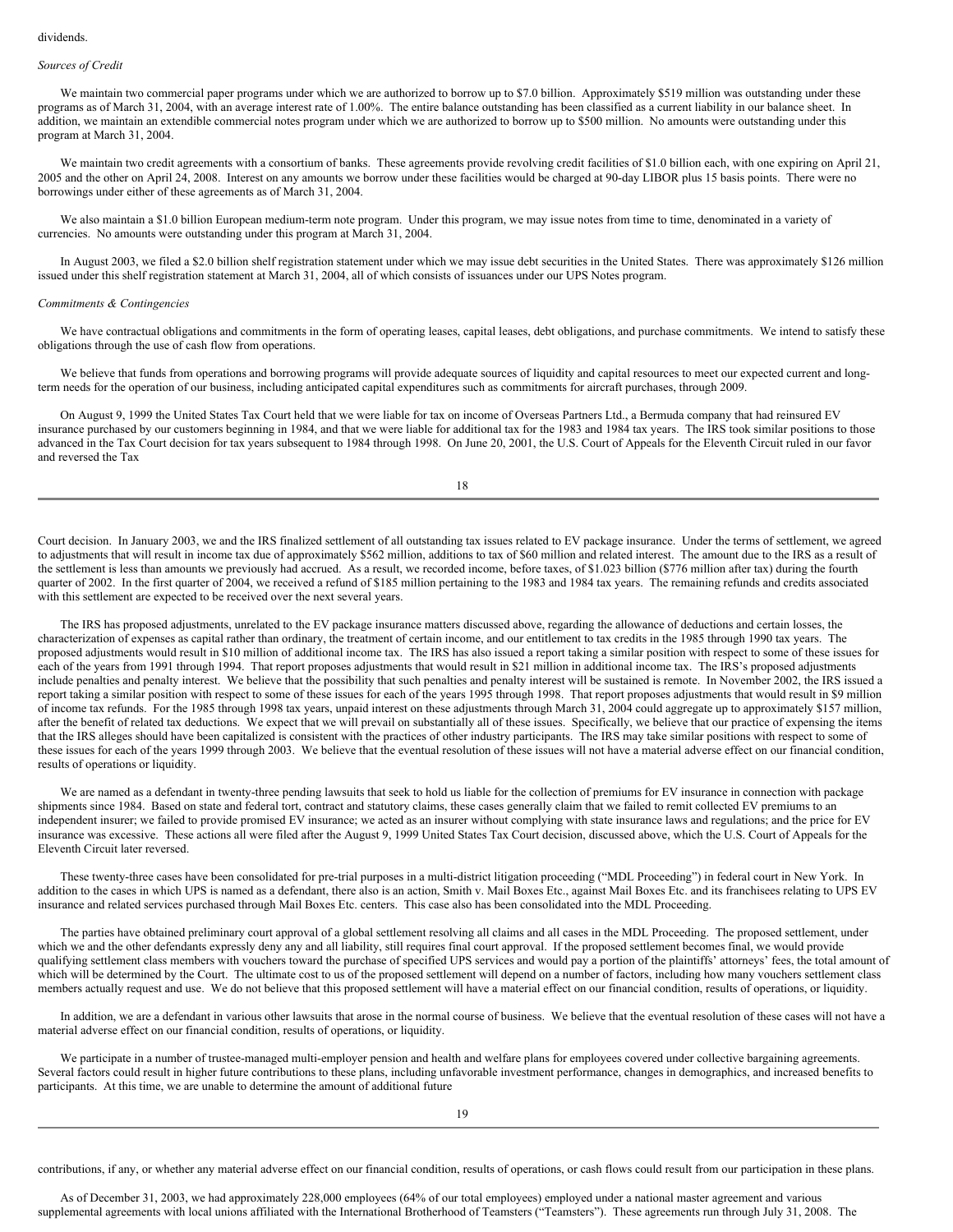majority of our pilots are employed under a collective bargaining agreement with the Independent Pilots Association, which became amendable January 1, 2004. Negotiations are ongoing with the assistance of the National Mediation Board. Our airline mechanics are covered by a collective bargaining agreement with Teamsters Local 2727, which becomes amendable on November 1, 2006. In addition, the majority of our ground mechanics who are not employed under agreements with the Teamsters are employed under collective bargaining agreements with the International Association of Machinists and Aerospace Workers. These agreements run through July 31, 2009.

### New Accounting Pronouncements

In January 2003, the FASB issued Interpretation No. 46 "Consolidation of Variable Interest Entities", to address perceived weaknesses in accounting for entities commonly known as special purpose or off balance sheet. In addition to numerous FASB Staff Positions written to clarify and improve the application of FIN 46, the FASB recently announced a deferral for certain entities, and an amendment to FIN 46 entitled FASB Interpretation No. 46 (revised December 2003) "Consolidation of Variable Interest Entities" ("FIN 46").

FIN 46 provides guidance for identifying the party with a controlling financial interest resulting from arrangements or financial instruments rather than voting interests. FIN 46 defines the term "variable interest entity" and is based on the premise that if a business enterprise absorbs a majority of such an entity's expected losses and/or receives a majority of its expected residual returns, that enterprise has a controlling financial interest, and would thus require consolidation of the variable interest entity. As of December 31, 2003, we adopted FIN 46, and the effects of adoption were not material to our results of operations or financial condition.

On July 1, 2003, we adopted FASB Statement No. 149 "Amendment of Statement 133 on Derivative Instruments and Hedging Activities" ("FAS 149"). FAS 149 amends FAS 133 for certain decisions made by the FASB as part of the Derivatives Implementation Group process. FAS 149 also amends FAS 133 to incorporate clarifications of the definition of a derivative. The adoption of FAS 149 was not material to our results of operations or financial condition.

On July 1, 2003, we adopted FASB Statement No. 150 "Accounting for Certain Instruments with Characteristics of Both Liabilities and Equity" ("FAS 150"). FAS 150 establishes how an issuer measures certain freestanding financial instruments with characteristics of both liabilities and equity, and requires that such instruments be classified as liabilities. The adoption of FAS 150 was not material to our results of operations or financial condition.

In December 2003, the FASB revised Statement No. 132, "Employers' Disclosures about Pensions and Other Postretirement Benefits" ("FAS 132"). The revised standard requires new disclosures in addition to those required by the original standard about the assets, obligations, cash flows and net periodic benefit cost of defined benefit pension plans and other defined benefit postretirement plans. As revised, FAS 132 is effective for financial statements with fiscal years ending after December 15, 2003, and we have included these disclosures in Note 5 – Employee Benefit Plans.

#### Forward-Looking Statements

"Management's Discussion and Analysis of Financial Condition and Results of Operations," "Liquidity and Capital Resources" and other parts of this report contain "forward-looking" statements about matters that inherently are difficult to predict. These statements include statements regarding our intent, belief and current expectations about our strategic direction, prospects and future results. We have described some of the important factors that affect these statements as we discussed each subject. Forward-looking statements involve risks and uncertainties, and certain factors may cause actual results to differ materially from those contained in the forward-looking statements. Some of the factors that could cause our actual results to differ materially from the expected results are described in our Annual Report on Form 10-K for the year ended December 31, 2003.

20

Item 3. Quantitative and Qualitative Disclosures About Market Risk

We are exposed to market risk from changes in foreign currency exchange rates, interest rates, equity prices, and certain commodity prices. All of this market risk arises in the normal course of business, as we do not engage in speculative trading activities. In order to manage the risk arising from these exposures, we utilize a variety of foreign exchange, interest rate, equity and commodity forward contracts, options, and swaps.

The total fair value asset (liability) of our derivative financial instruments is summarized in the following table (in millions):

|                                  | March 31,<br>2004 |  | December 31,<br>2003 |  |  |
|----------------------------------|-------------------|--|----------------------|--|--|
| <b>Energy Derivatives</b>        |                   |  | 30                   |  |  |
| <b>Currency Derivatives</b>      | (18)              |  | (48)                 |  |  |
| <b>Interest Rate Derivatives</b> | (14)              |  | 127                  |  |  |
|                                  | C                 |  | (45`                 |  |  |

Our market risks, hedging strategies, and financial instrument positions at March 31, 2004 are similar to those disclosed in our Annual Report on Form 10-K for the year ended December 31, 2003. The market risk sensitivity of the contracts noted above would not be materially different from the amounts disclosed in our Annual Report on Form 10-K for the year ended December 31, 2003. During the first three months of 2004, we issued a total of \$41 million of fixed rate notes with various maturities under our UPS Notes program. All of these fixed rate notes were effectively converted to floating interest rates using interest rate swaps. The notes are callable at various stated times after issuance, and \$15 million of the notes were called in the first three months of 2004.

The forward contracts, swaps, and options previously discussed contain an element of risk that the counterparties may be unable to meet the terms of the agreements. However, we minimize such risk exposures for these instruments by limiting the counterparties to large banks and financial institutions that meet established credit guidelines. We do not expect to incur any losses as a result of counterparty default.

The information concerning market risk under the sub-caption "Market Risk" of the caption "Management's Discussion and Analysis" on pages 27-29 of our consolidated financial statements contained in our Annual Report on Form 10-K for the year ended December 31, 2003, is hereby incorporated by reference in this Quarterly Report on Form 10-Q.

#### Item 4. Controls and Procedures

As of the end of the period covered by this report, management, including our chief executive officer and chief financial officer, evaluated the effectiveness of the design and operation of our disclosure controls and procedures. Based upon, and as of the date of the evaluation, our chief executive officer and chief financial officer concluded that the disclosure controls and procedures were effective, in all material respects, to ensure that information required to be disclosed in the reports we file and submit under the Exchange Act is recorded, processed, summarized and reported as and when required.

There have been no significant changes in our internal controls over financial reporting that occurred during our last fiscal quarter that has materially affected, or is reasonably likely to materially affect, our internal controls over financial reporting. There were no significant deficiencies or material weaknesses identified in the evaluation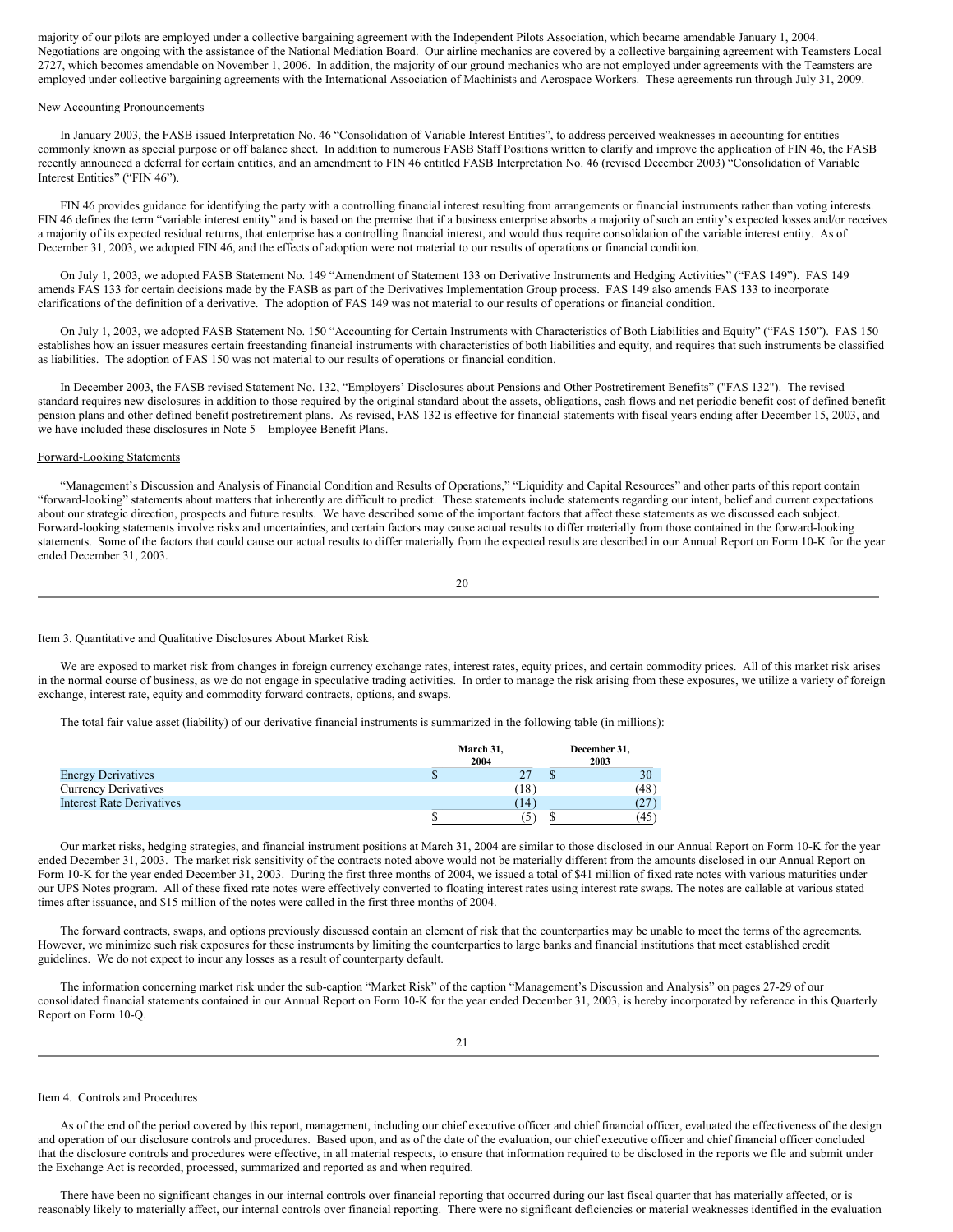# **PART II. OTHER INFORMATION**

Item 1. Legal Proceedings

For a discussion of legal proceedings affecting us and our subsidiaries, please see Note 8 to our unaudited consolidated financial statements contained herein.

23

#### Item 6. Exhibits and Reports on Form 8-K

(A) Exhibits:

3.1 – Form of Restated Certificate of Incorporation of United Parcel Service, Inc. (incorporated by reference to Exhibit 3.2 to Form 10-Q for the Quarter Ended June 30, 2002).

3.2 – Form of Bylaws of United Parcel Service, Inc. (incorporated by reference to Exhibit 3.2 on Form S-4 (No. 333-83349), filed on July 21, 1999, as amended).

10 – Credit Agreement (364-Day Facility) dated April 22, 2004 among United Parcel Service, Inc., the initial lenders named therein, Citigroup Global Markets Inc. as Arranger and Bank of America, N.A. and Bank One, N.A., as Co-Documentation Agents and Citibank, N.A. as Administrative and Syndication Agent.

12 – Computation of Ratio of Earnings to Fixed Charges.

31.1 – Certification of the Chief Executive Officer Pursuant to Rule 13a (14), as adopted pursuant to Section 302 of the Sarbanes-Oxley Act of 2002.

31.2 – Certification of the Chief Financial Officer Pursuant to Rule 13a (14), as adopted pursuant to Section 302 of the Sarbanes-Oxley Act of 2002.

32.1 – Certification of the Chief Executive Officer Pursuant to 18 U.S.C. Section 1350, as Adopted Pursuant to Section 906 of the Sarbanes-Oxley Act of 2002.

32.2 – Certification of the Chief Financial Officer Pursuant to 18 U.S.C. Section 1350, as Adopted Pursuant to Section 906 of the Sarbanes-Oxley Act of 2002.

(B) Reports on Form 8-K:

The Company furnished a Form 8-K Current Report on February 4, 2004 (Date of Earliest Event Reported: January 29, 2004), announcing its financial results for the three months and year ended December 31, 2003.

The Company furnished a Form 8-K Current Report on April 27, 2004 (Date of Earliest Event Reported: April 22, 2004), announcing its first quarter financial results for the three months ended March 31, 2004.

# 24

## EXHIBIT INDEX

3.1 – Form of Restated Certificate of Incorporation of United Parcel Service, Inc. (incorporated by reference to Exhibit 3.2 to Form 10-Q for the Quarter Ended June 30, 2002).

3.2 – Form of Bylaws of United Parcel Service, Inc. (incorporated by reference to Exhibit 3.2 on Form S-4 (No. 333-83349), filed on July 21, 1999, as amended).

10 – Credit Agreement (364-Day Facility) dated April 22, 2004 among United Parcel Service, Inc., the initial lenders named therein, Citigroup Global Markets Inc. as Arranger and Bank of America, N.A. and Bank One, N.A., as Co-Documentation Agents and Citibank, N.A. as Administrative and Syndication Agent.

12 – Computation of Ratio of Earnings to Fixed Charges.

31.1 – Certification of the Chief Executive Officer Pursuant to Rule 13a (14), as adopted pursuant to Section 302 of the Sarbanes-Oxley Act of 2002.

31.2 – Certification of the Chief Financial Officer Pursuant to Rule 13a (14), as adopted pursuant to Section 302 of the Sarbanes-Oxley Act of 2002.

32.1 – Certification of the Chief Executive Officer Pursuant to 18 U.S.C. Section 1350, as Adopted Pursuant to Section 906 of the Sarbanes-Oxley Act of 2002.

32.2 – Certification of the Chief Financial Officer Pursuant to 18 U.S.C. Section 1350, as Adopted Pursuant to Section 906 of the Sarbanes-Oxley Act of 2002.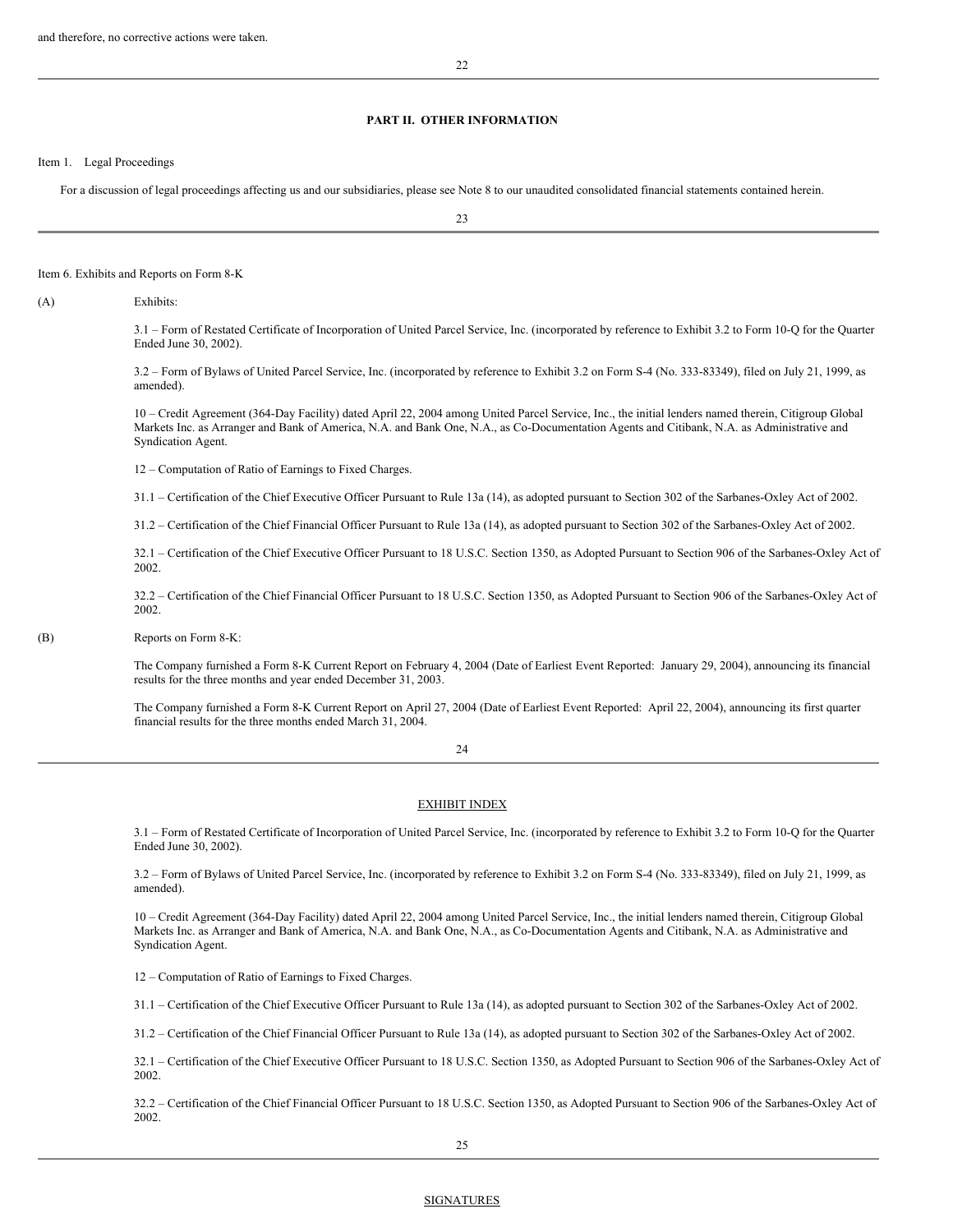Pursuant to the requirements of the Securities Exchange Act of 1934, the registrant has duly caused this report to be signed on its behalf by the undersigned thereunto duly authorized.

UNITED PARCEL SERVICE, INC.

(Registrant)

Date: May 10, 2004 By: /s/ D. Scott Davis

By:  $/s/D. S$ <br>D. Scott Davis Senior Vice President, Treasurer and Chief Financial Officer (Duly Authorized Officer and Principal Financial Officer)

26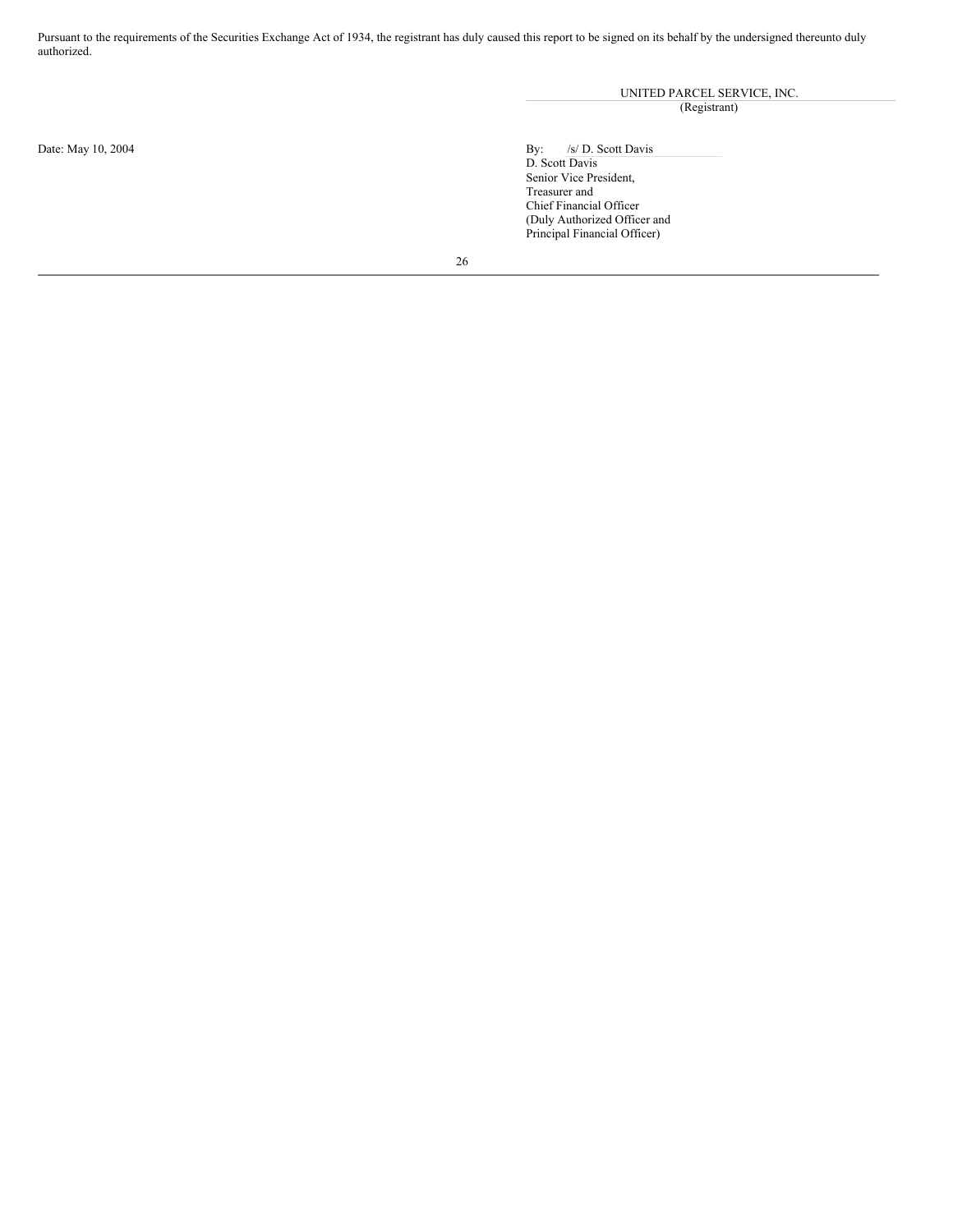## **EIGHTH AMENDED AND RESTATED CREDIT AGREEMENT (364-DAY FACILITY)**

#### **Dated as of April 22, 2004**

UNITED PARCEL SERVICE, INC., a Delaware corporation (the 'Borrower''), the banks, financial institutions and other institutional lenders party hereto (collectively, the "Lenders"), Citibank, N.A., as syndication agent and administrative agent (the "Administrative Agent") for the Lenders, Bank of America, N.A. and Bank One, NA as co-documentation agents (the "Co-Documentation Agents") for the Lenders, hereby agree as follows:

### **PRELIMINARY STATEMENTS**

(1) The Borrower is party to a Seventh Amended and Restated Credit Agreement (364-Day Facility) dated as of April 24, 2003 (as amended, supplemented or otherwise modified from time to time to, but not including, the date hereof, the "Existing Credit Agreement") with the banks, financial institutions and other institutional lenders party thereto (the "Existing Lenders"), Citibank, N.A., as Administrative Agent and as Syndication Agent for the Existing Lenders, Bank of America, N.A., and Bank One, NA, as Co-Documentation Agents for such Lenders, and Citigroup Global Markets Inc., as Arranger. Capitalized terms not otherwise defined in this Eighth Amended and Restated Credit Agreement (364-Day Facility) (the "Amendment and Restatement") shall have the same meanings as specified in the Existing Credit Agreement.

(2) The Borrower has requested that the Lenders agree to extend credit to it from time to time in an aggregate principal amount of up to \$1,000,000,000 for general corporate purposes of the Borrower and its Subsidiaries not otherwise prohibited under the terms of this Amendment and Restatement. The Lenders have indicated their willingness to agree to extend credit to the Borrower from time to time in such amount on the terms and conditions of this Amendment and Restatement.

(3) The parties to this Amendment and Restatement desire to amend the Existing Credit Agreement as set forth herein and to restate the Existing Credit Agreement in its entirety to read as set forth in the Existing Credit Agreement with the following amendments.

SECTION 1. Amendments to the Existing Credit Agreement Effective as of the date of this Amendment and Restatement and subject to the satisfaction of the conditions precedent set forth in Section 2 hereof:

- (a) Section 1.01 of the Existing Credit Agreement is hereby further amended by:
- (i) deleting in its entirety the definition of "Applicable Fee Percentage" set forth therein;
- (ii) amending and restating clause (a) of the definition of "Applicable Margin" set forth therein to read as follows:

"(a) as of any date up to the Termination Date, 0.00% per annum for Base Rate Advances and 0.12% per annum for Eurodollar Rate Advances;*provided*, *however*, that if as of any date of determination up to the Termination Date the aggregate amount of Advances outstanding exceeds 33% of

the aggregate Commitments, the Applicable Margin for such date shall be the percentage per annum determined in accordance with this clause (a)*plus* 0.05% and";

- (iii) deleting the number "0.500%" in the definition of "Applicable Margin" set forth therein and substituting the number "0.400%" therefor;
- (iv) deleting the number "0.725%" in the definition of "Applicable Margin" set forth therein and substituting the number "0.500%" therefor;
- (v) deleting in its entirety the proviso to the definition of "Applicable Margin" set forth therein;
- (vi) amending and restating the definition of "Existing Credit Facilities" set forth therein to read as follows:

""Existing Credit Facilities" means the credit facilities provided pursuant to (a) the Seventh Amended and Restated Credit Agreement (364-Day Facility), dated as of April 24, 2003, as amended, supplemented or otherwise modified from time to time prior to the date hereof, among United Parcel Service, Inc., a Delaware corporation, the banks, financial institutions and other institutional lenders parties thereto, Citibank, N.A., as administrative agent and syndication agent, Bank of America, N.A. and Bank One, NA, as co-documentation agents, and Citigroup Global Markets Inc., as arranger thereunder and (b) the Credit Agreement (Five-year Facility) dated as of April 24, 2003, among United Parcel Service, Inc., a Delaware corporation, the banks, financial institutions and other institutional lenders parties thereto, Citibank, N.A., as administrative agent and syndication agent, Bank of America, N.A. and Bank One, NA, as co-documentation agents, and Citigroup Global Markets Inc, as arranger thereunder.";

(vii) amending and restating the definition of "Public Debt Rating" set forth therein to read as follows:

""Public Debt Rating" means, as of any date, the higher rating that has been most recently announced by either S&P or Moody's, as the case may be, for any class of non-credit enhanced long-term senior unsecured debt issued by the Borrower. For purposes of the foregoing, (a) if only one of S&P and Moody's shall have in effect a Public Debt Rating, the Applicable Margin shall be determined by reference to the available rating; (b) if neither S&P nor Moody's shall have in effect a Public Debt Rating, the Applicable Margin will be set in accordance with Level 3 under the definition of "Applicable Margin"; (c) if the ratings established by S&P and Moody's shall fall within different levels, the Applicable Margin shall be based upon the higher rating; *provided*, *however*, that if the lower of such ratings is more than one level below the level of the higher of such ratings, then the Applicable Margin shall be based upon the level immediately above the level of the lower of such ratings; (d) if any rating established by S&P or Moody's shall be changed, such change shall be effective as of the date on which such change is first announced publicly by the rating agency making such change; and (e) if S&P or Moody's shall change the basis on which ratings are established, each reference to the Public Debt Rating announced by S&P or Moody's, as the case may be, shall refer to the then equivalent rating by S&P or Moody's, as the case may be; *provided*, *however*, that if prior thereto the Borrower has selected, and the Required Lenders have approved, a rating agency to replace S&P or Moody's, as the case may be, such selection shall be deemed to be S&P or Moody's, as the case may be, for all purposes hereof."; and

(viii) amending and restating the definition of "Termination Date" set forth therein to read as follows: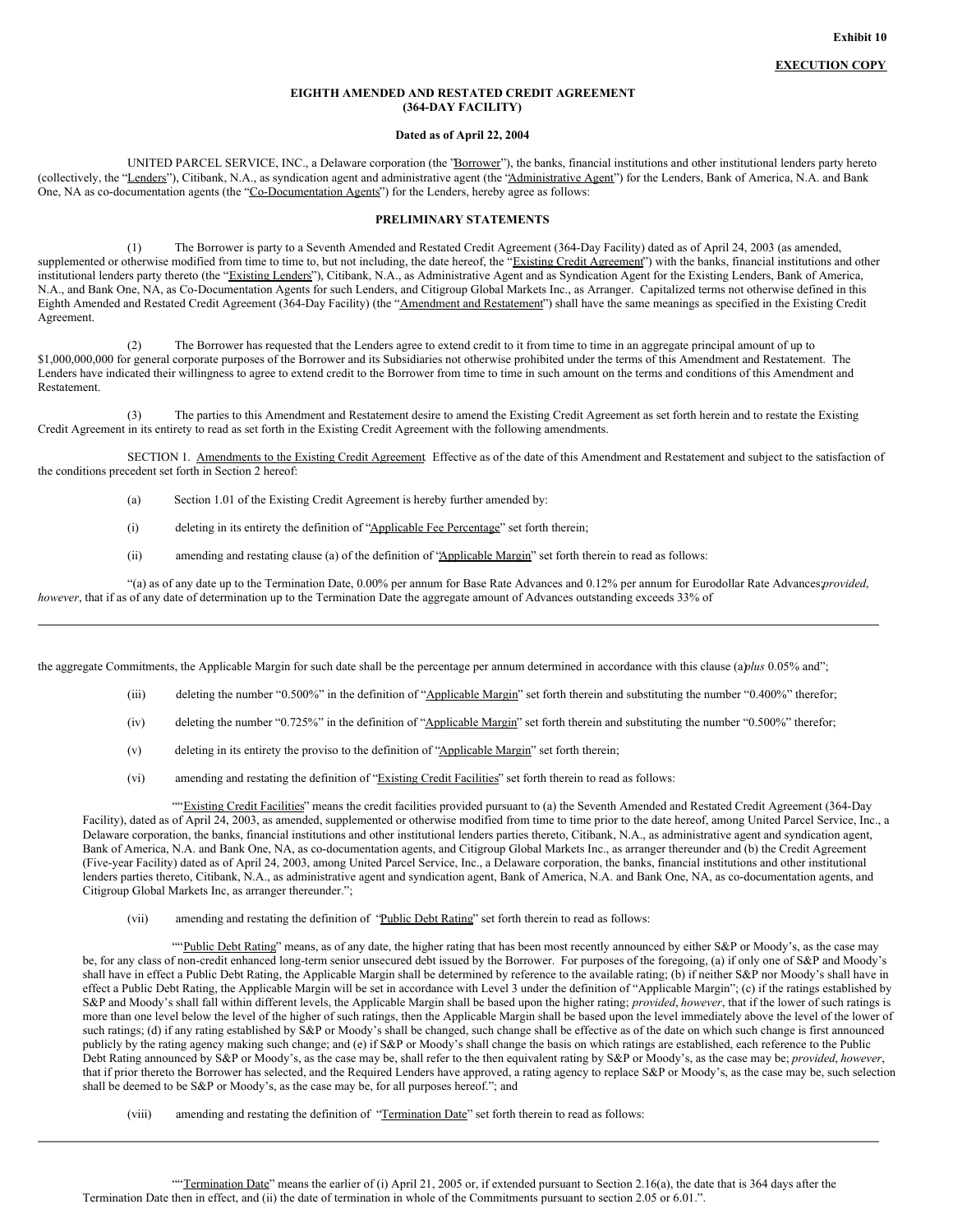(b) Section 2.04(a) of the Existing Credit Agreement is hereby amended by deleting in its entirety clause (ii) thereof.

(c) Section 4.01(e) of the Existing Credit Agreement is hereby amended by replacing the date "December 31, 2002" with the date "December 31,

2003".

(d) Section 4.01(f) of the Existing Credit Agreement is amended by replacing the date "December 31, 2002" with the date "December 31, 2003."

SECTION 2. Conditions of Effectiveness of this Amendment and Restatement. This Amendment and Restatement shall become effective as of the date first above written (the "Restatement Effective Date") when and only if:

(a) The Administrative Agent shall have received counterparts of this Amendment and Restatement executed by the Borrower, each of the Guarantors and all of the Lenders or, as to any of the Lenders, advice satisfactory to the Administrative Agent that such Lender has executed this Amendment and Restatement.

(b) The Administrative Agent shall have received on or before the Restatement Effective Date the following, each dated such date and (unless otherwise specified below) in form and substance satisfactory to the Administrative Agent and (except for the Revolving Credit Notes) in sufficient copies for each Lender:

> (i) The new Revolving Credit Notes, each dated April 22, 2004, issued in connection with this Amendment and Restatement to the order of each of the Lenders.

(ii) Certified copies of the resolutions of the board of directors of the Borrower approving this Amendment and Restatement, the Notes and all documents evidencing other necessary corporate action and governmental approvals, if any, with respect to this Amendment and Restatement and the Notes.

(iii) Certified copies of the resolutions of the board of directors of each of the Guarantors approving this Amendment and Restatement and all documents evidencing other necessary corporate action and governmental approvals, if any, with respect to this Amendment and Restatement.

(iv) A certificate of the Secretary or an Assistant Secretary of each of the Guarantors certifying the names and true signatures of the officers of such Guarantor authorized to sign this Amendment and Restatement and the other documents to be delivered hereunder.

(v) A certificate of the Secretary or an Assistant Secretary of the Borrower certifying the names and true signatures of the officers of the Borrower authorized to sign this Agreement, the Notes and the other documents to be delivered hereunder.

(vi) A favorable opinion of King & Spalding, counsel for the Borrower, in substantially the form of Exhibit G to the Existing Credit Agreement, but with such

modifications as are required to address the Existing Credit Agreement, as amended by this Amendment and Restatement, in each such case in form and substance reasonably satisfactory to the Lenders.

(vii) A favorable opinion of Shearman & Sterling, counsel for the Administrative Agent, in form and substance reasonably satisfactory to the Administrative Agent.

(c) The representations and warranties contained in Section 4.01 of the Existing Credit Agreement shall be correct in all material respects on and as of the Restatement Effective Date, before and after giving effect to the Restatement Effective Date, as though made on and as of such date, except to the extent that any such representation or warranty expressly relates solely to an earlier date.

Default.

(d) No event shall have occurred and be continuing, or shall occur as a result of the occurrence of the Restatement Effective Date, that constitutes a

(e) The Borrower shall have paid all fees and amounts due and payable.

SECTION 3. Affirmation of Guaranty. Each of the Guarantors hereby consents to the execution and delivery of this Amendment and Restatement and ratifies and confirms its obligations under the Guaranty dated April 24, 2003, which obligations shall remain in full force and effect notwithstanding the provisions of this Amendment and Restatement or any other amendment and restatement thereto heretofore executed. Each of the Guarantors further agrees that all references to "the Borrower" in the above referenced Guaranty shall be deemed to be references to the Borrower hereunder.

SECTION 4. Reference to and Effect on the Existing Credit Agreement and the Notes. (a) On and after the effectiveness of this Amendment and Restatement, each reference in the Existing Credit Agreement to "this Agreement", "hereunder", "hereof" or words of like import referring to the Existing Credit Agreement, and each reference in the Notes to "the Credit Agreement", "thereunder", "thereof" or words of like import referring to the Existing Credit Agreement, shall mean and be a reference to the Existing Credit Agreement, as amended by this Amendment and Restatement.

(b) The Existing Credit Agreement and the Notes, as specifically amended by this Amendment and Restatement, are and shall continue to be in full force and effect and are hereby in all respects ratified and confirmed.

Without limiting any of the other provisions of the Existing Credit Agreement, as amended by this Amendment and Restatement, any references in the Existing Credit Agreement to the phrases "on the date hereof", "on the date of this Agreement" or words of similar import shall mean and be a reference to the date of the Existing Credit Agreement (which is April 24, 2003).

SECTION 5. Costs and Expenses. The Borrower agrees to pay on demand all reasonable out-of-pocket costs and expenses of the Administrative Agent in connection with the preparation, execution, delivery and administration, modification and amendment of this Amendment and Restatement, the Notes and the other documents to be delivered hereunder (including, without limitation, the reasonable and documented fees and expenses of counsel for the Administrative Agent with respect hereto and thereto) in accordance with the terms of Section 8.04 of the Existing Credit Agreement.

SECTION 6. Execution in Counterparts. This Amendment and Restatement may be executed in any number of counterparts and by different parties hereto in separate counterparts, each of which when so executed shall be deemed to be an original and all of which taken together shall constitute

one and the same agreement. Delivery of an executed counterpart of a signature page to this Amendment and Restatement by telecopier shall be effective as delivery of an original executed counterpart of such signature page.

New York.

SECTION 7. Governing Law. This Amendment and Restatement shall be governed by, and construed in accordance with, the laws of the State of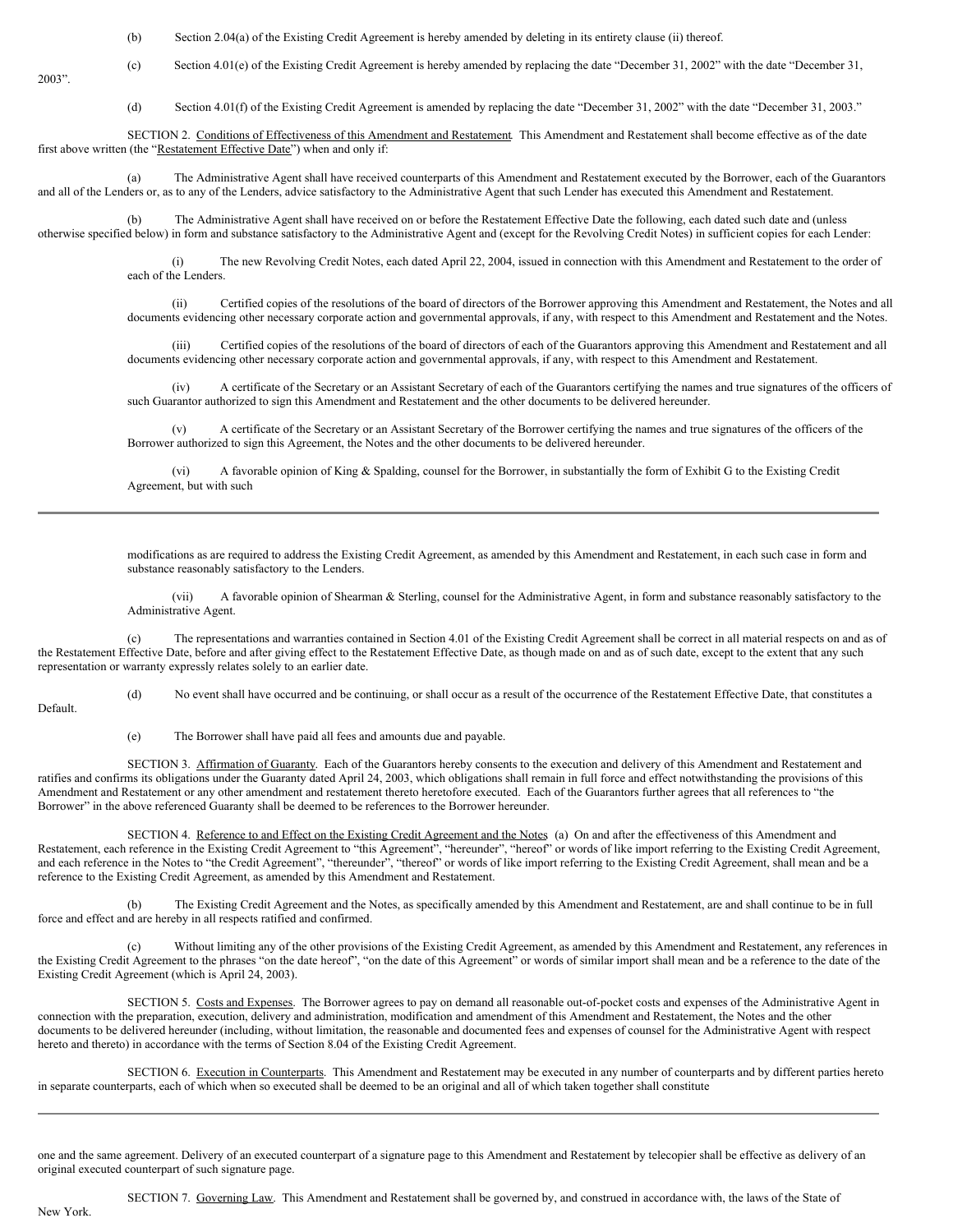**IN WITNESS WHEREOF**, the parties hereto have caused this Amendment and Restatement to be executed by their respective officers thereunto duly authorized, as of the date first above written.

> UNITED PARCEL SERVICE, INC., as Borrower

By /s/ Gary Barth Name: Gary Barth Title:

UNITED PARCEL SERVICE, INC., a New York corporation, as Guarantor

By /s/ Gary Barth Name: Gary Barth Title:

UNITED PARCEL SERVICE, INC., an Ohio corporation, as Guarantor

By /s/ Gary Barth Name: Gary Barth Title:

UNITED PARCEL SERVICE CO., a Delaware corporation, as Guarantor

By /s/ Gary Barth Name: Gary Barth Title:

CITIBANK, N.A., as Administrative Agent, Syndication Agent and Lender

By /s/ Robert A. Danziger Name: Robert A. Danziger Title:Vice President

BANK OF AMERICA, N.A. As Co-Documentation Agent and as Lender

By /s/ Lynn W. Stetson Name: Lynn W. Stetson Title: Managing Director

BANK ONE, NA, As Co-Documentation Agent and as Lender

By /s/ Christopher C. Cavalani Name: Christopher C. Cavalani Title: Director

BNP PARIBAS , as

Lender

(Type or print legal name of Lender)

By: /s/ Mike Shryock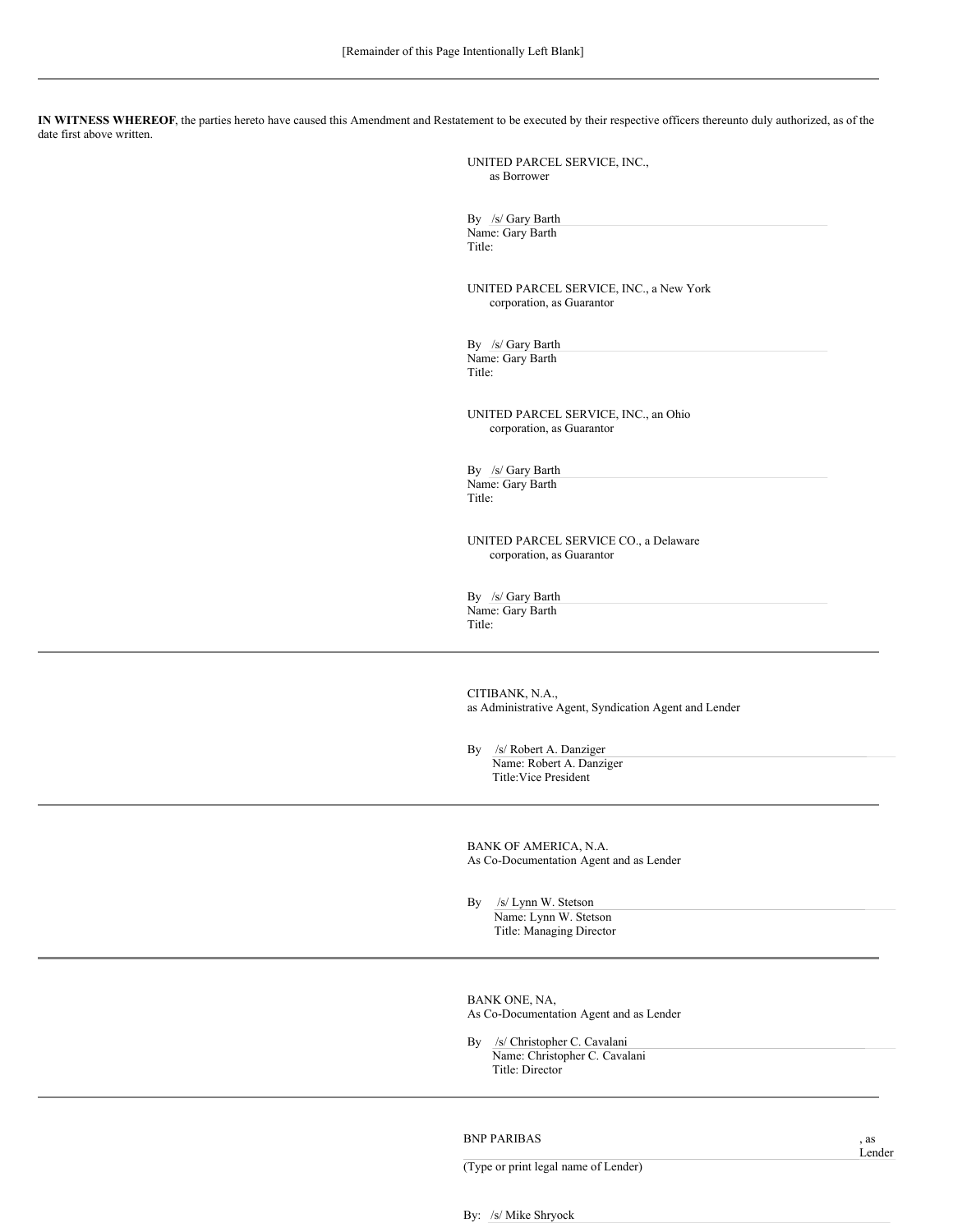| Name: Mike Shryock                                                      |  |  |
|-------------------------------------------------------------------------|--|--|
| Title: Director                                                         |  |  |
|                                                                         |  |  |
| By: /s/ Aurora Abella                                                   |  |  |
| Name: Aurora Abella                                                     |  |  |
| Title: Vice President                                                   |  |  |
|                                                                         |  |  |
|                                                                         |  |  |
| CREDIT SUISSE FIRST BOSTON as Lender                                    |  |  |
| Acting Through Its Cayman Islands Branch                                |  |  |
|                                                                         |  |  |
| By: $\frac{f_s}{\text{Name: Jay Chall}}$                                |  |  |
| Title: Director                                                         |  |  |
|                                                                         |  |  |
| By: /s/ JENNIFER A. PIEZA                                               |  |  |
| Name: JENNIFER A. PIEZA<br>Title: ASSOCIATE                             |  |  |
|                                                                         |  |  |
|                                                                         |  |  |
|                                                                         |  |  |
| ROYAL BANK OF CANADA, as Lender<br>(Type or print legal name of Lender) |  |  |
|                                                                         |  |  |
|                                                                         |  |  |
| By: /s/ Scott Umbs<br>Name: Scott Umbs                                  |  |  |
| Title: Authorized Signatory                                             |  |  |
|                                                                         |  |  |
|                                                                         |  |  |
| MELLON BANK, N.A., as Lender                                            |  |  |
| (Type or print legal name of Lender)                                    |  |  |
|                                                                         |  |  |
| By: /s/ Daniel J. Lenckos<br>Name: Daniel J. Lenckos                    |  |  |
| Title: First Vice President                                             |  |  |
|                                                                         |  |  |
|                                                                         |  |  |
| Wells Fargo Bank, National Association, as Lender                       |  |  |
|                                                                         |  |  |
| By: /s/ Alex Idichandy                                                  |  |  |
| Name: Alex Idichandy                                                    |  |  |
| Title: Vice President                                                   |  |  |
|                                                                         |  |  |
| By: /s/ James D. Heinz                                                  |  |  |
| Name: James D. Heinz<br>Title: Senior Vice President                    |  |  |
|                                                                         |  |  |
|                                                                         |  |  |
|                                                                         |  |  |
| ABN AMRO Bank N.V., as Lender                                           |  |  |
|                                                                         |  |  |
| By: /s/ Angela Noique<br>Angela Noique                                  |  |  |
| Group Vice President                                                    |  |  |
|                                                                         |  |  |
| By: /s/ Peter J. Hallan                                                 |  |  |
| Peter J. Hallan<br>Vice President                                       |  |  |
|                                                                         |  |  |
|                                                                         |  |  |
|                                                                         |  |  |
| Merrill Lynch Bank USA, as Lender                                       |  |  |

By: /s/ David Millett Name: David Millett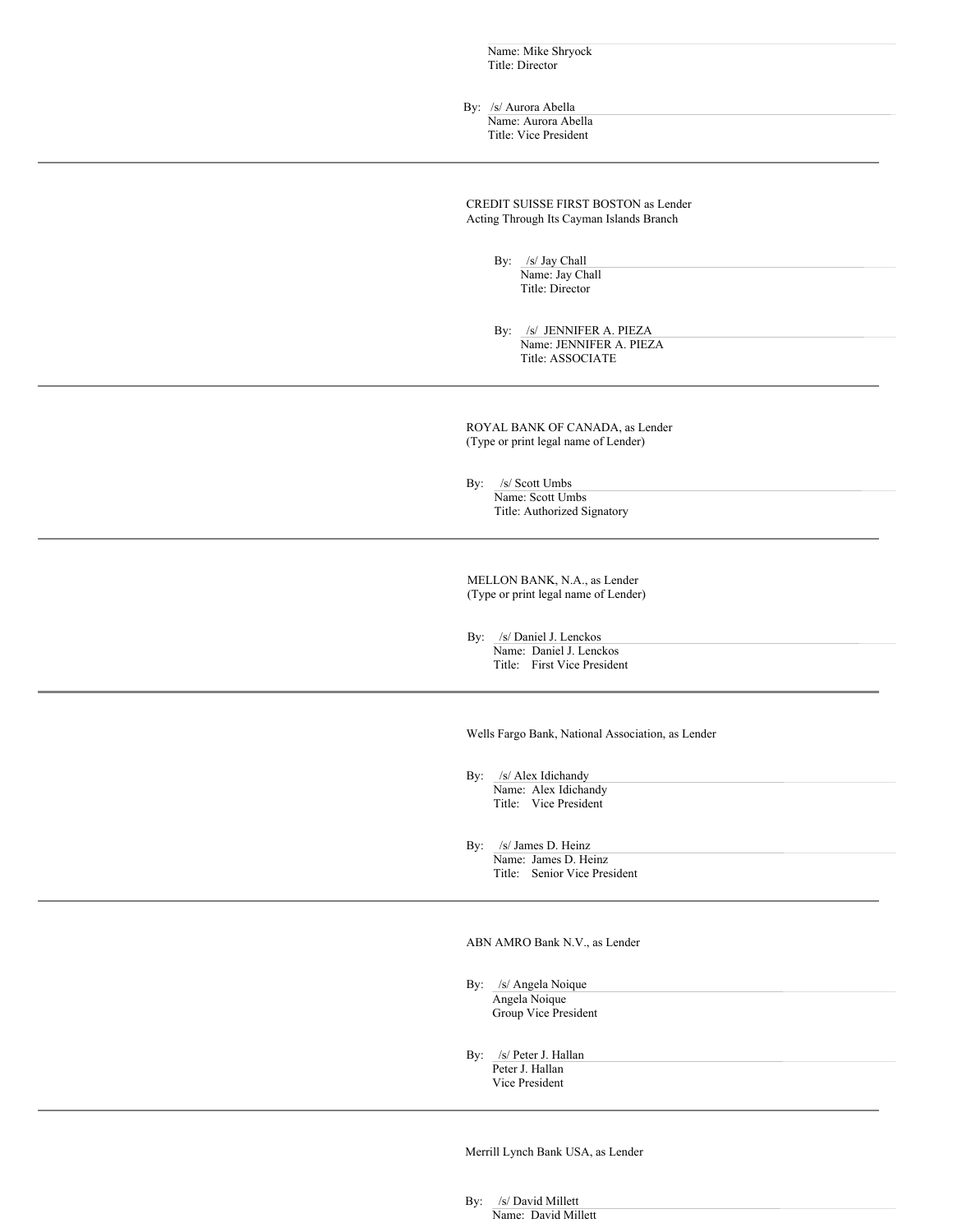# JPMORGAN CHASE BANK, as Lender

By: /s/ Matthew H. Massie

Name: Matthew H. Massie Title: Managing Director

STATE STREET BANK AND TRUST COMPANY, as Lender

By: /s/ Juan G. Sierra Name: Juan G. Sierra Title: Assistant Vice President

BARCLAYS BANK PLC, as Lender (Type or print legal name of Lender)

By: /s/ Nicholas Bell Name: Nicholas Bell Title: Director

[Logo]

Standard Chartered Bank, as Lender (Type or print legal name of Lender)

By: /s/ Bert De Guzman

Name: Bert De Guzman Title: Senior Vice President, Client Relationships

By: /s/ Robert Reddington

Name: Robert Reddington Title: Assistant Vice President, Credit Documentation

UBS LOAN FINANCE LLC, as Lender

By: /s/ Joselin Fernandes

Joselin Fernandes Associate Director Banking Products Services, US

By: /s/ Doris Mesa

Doris Mesa Associate Director Banking Products Services, US

Dresdner Bank AG, New York and Grand Cayman Branches, as Lender

By: /s/ Michael Leffler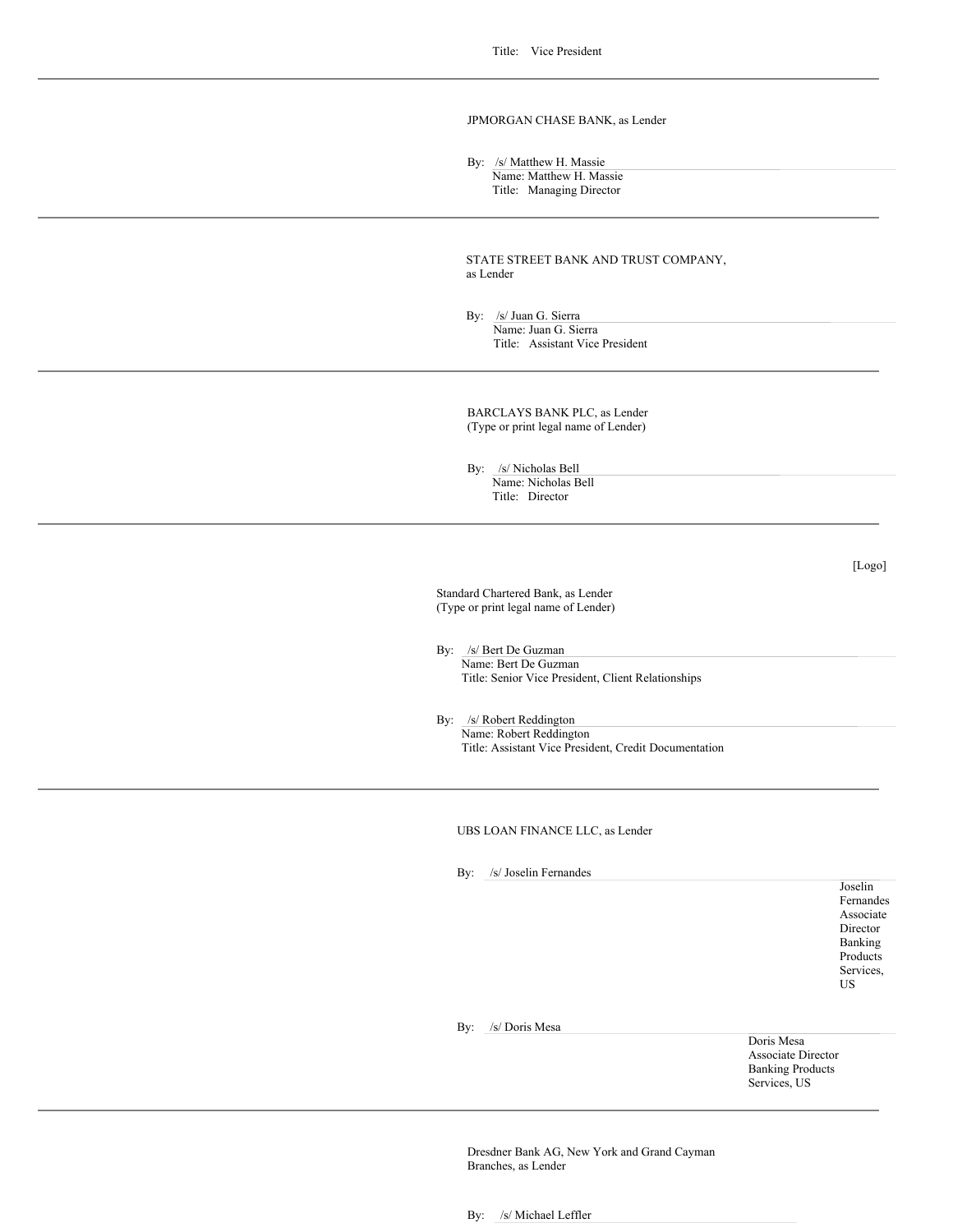Name: Michael Leffler Title: Managing Director

By: /s/ Stephen Kovach

Name: Stephen Kovach Title: Vice President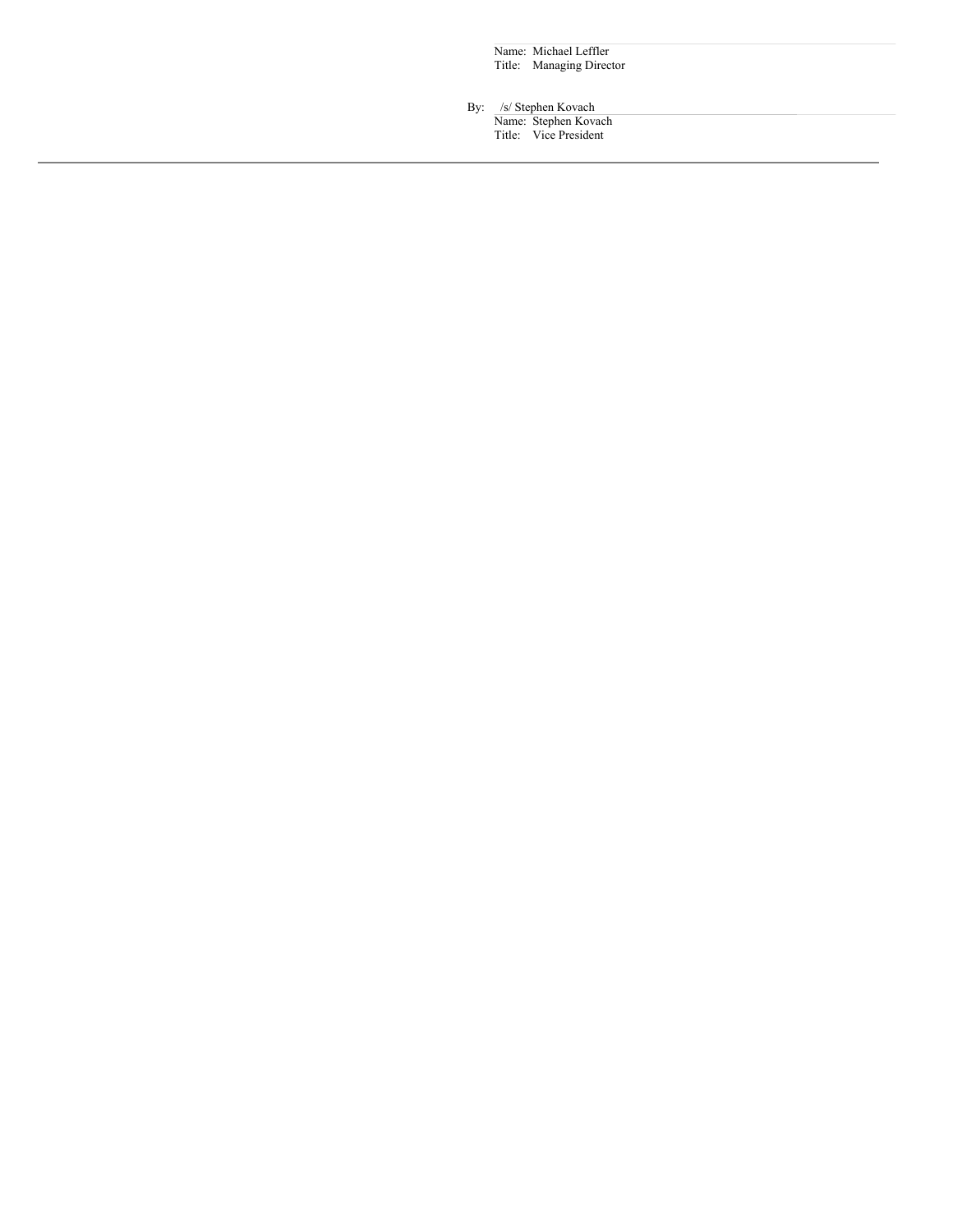### **United Parcel Service, Inc. and Subsidiaries Ratio of Earnings to Fixed Charges**

|                                                     | <b>Three Months Ended</b><br>March 31, |       |    |      |  |
|-----------------------------------------------------|----------------------------------------|-------|----|------|--|
| (in millions)                                       |                                        | 2004  |    | 2003 |  |
| Earnings:                                           |                                        |       |    |      |  |
| Earnings before income taxes and accounting changes | S                                      | 1,195 | -S | 882  |  |
| Add: Interest expense                               |                                        | 39    |    | 25   |  |
| Add: One-third of rental expense (a)                |                                        | 59    |    | 56   |  |
| Total earnings                                      |                                        | 1,293 |    | 963  |  |
|                                                     |                                        |       |    |      |  |
| <b>Fixed Charges:</b>                               |                                        |       |    |      |  |
| Interest expense                                    | S                                      | 39    | -S | 25   |  |
| Interest capitalized                                |                                        | 6     |    |      |  |
| One-third of rental expense (a)                     |                                        | 59    |    | 56   |  |
| Total fixed charges                                 |                                        | 104   |    | 88   |  |
|                                                     |                                        |       |    |      |  |
| Ratio of Earnings to Fixed Charges                  |                                        | 12.4  |    | 10.9 |  |
|                                                     |                                        |       |    |      |  |

(a) Considered to be representative of interest factor in rental expense.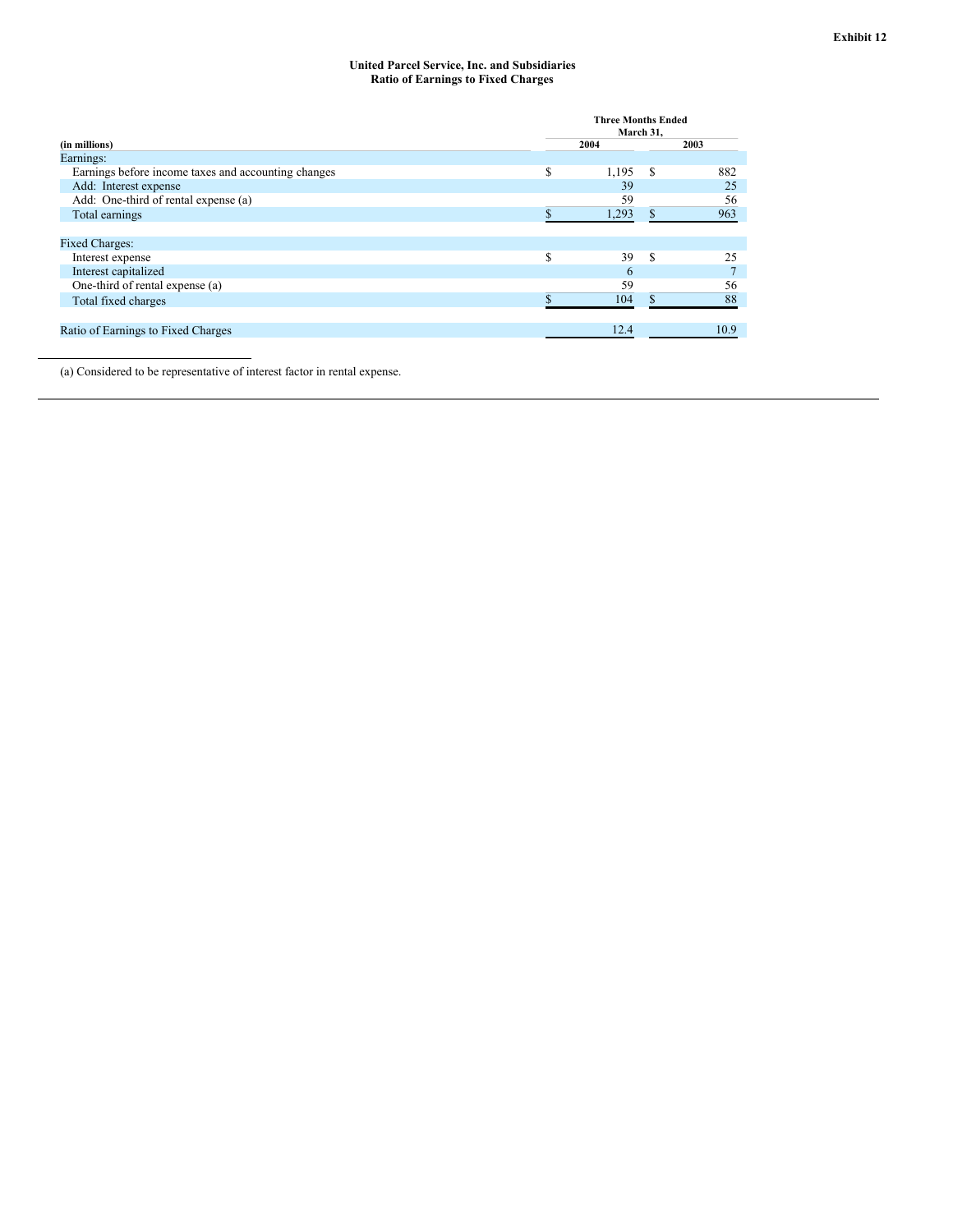# **CERTIFICATE OF CHIEF EXECUTIVE OFFICER**

I, Michael L. Eskew, certify that:

- 1. I have reviewed this quarterly report on Form 10-Q of United Parcel Service, Inc.;
- 2. Based on my knowledge, this report does not contain any untrue statement of a material fact or omit to state a material fact necessary to make the statements made, in light of the circumstances under which such statements were made, not misleading with respect to the period covered by this report;
- 3. Based on my knowledge, the financial statements, and other financial information included in this report, fairly present in all material respects the financial condition, results of operations and cash flows of the registrant as of, and for, the periods presented in this report;
- 4. The registrant's other certifying officer and I are responsible for establishing and maintaining disclosure controls and procedures (as defined in Exchange Act Rules 13a-15(e) and 15d-15(e)) for the registrant and have:
	- a. designed such disclosure controls and procedures, or caused such disclosure controls and procedures to be designed under our supervision, to ensure that material information relating to the registrant, including its consolidated subsidiaries, is made known to us by others within those entities, particularly during the period in which this report is being prepared;
	- b. evaluated the effectiveness of the registrant's disclosure controls and procedures and presented in this report our conclusions about the effectiveness of disclosure controls and procedures, as of the end of the period covered by this report based on such evaluation; and
	- c. disclosed in this report any change in the registrant's internal control over financial reporting that occurred during the registrant's most recent fiscal quarter that has materially affected, or is reasonably likely to materially affect, the registrant's internal control over financial reporting; and
- 5. The registrant's other certifying officer and I have disclosed, based on our most recent evaluation of internal control over financial reporting, to the registrant's auditors and the audit committee of the registrant's board of directors (or persons performing the equivalent functions):
	- a. all significant deficiencies and material weaknesses in the design or operation of internal control over financial reporting which are reasonably likely to adversely affect the registrant's ability to record, process, summarize and report financial information; and
	- b. any fraud, whether or not material, that involves management or other employees who have a significant role in the registrant's internal control over financial reporting.

/s/ Michael L. Eskew Michael L. Eskew Chairman and Chief Executive Officer May 10, 2004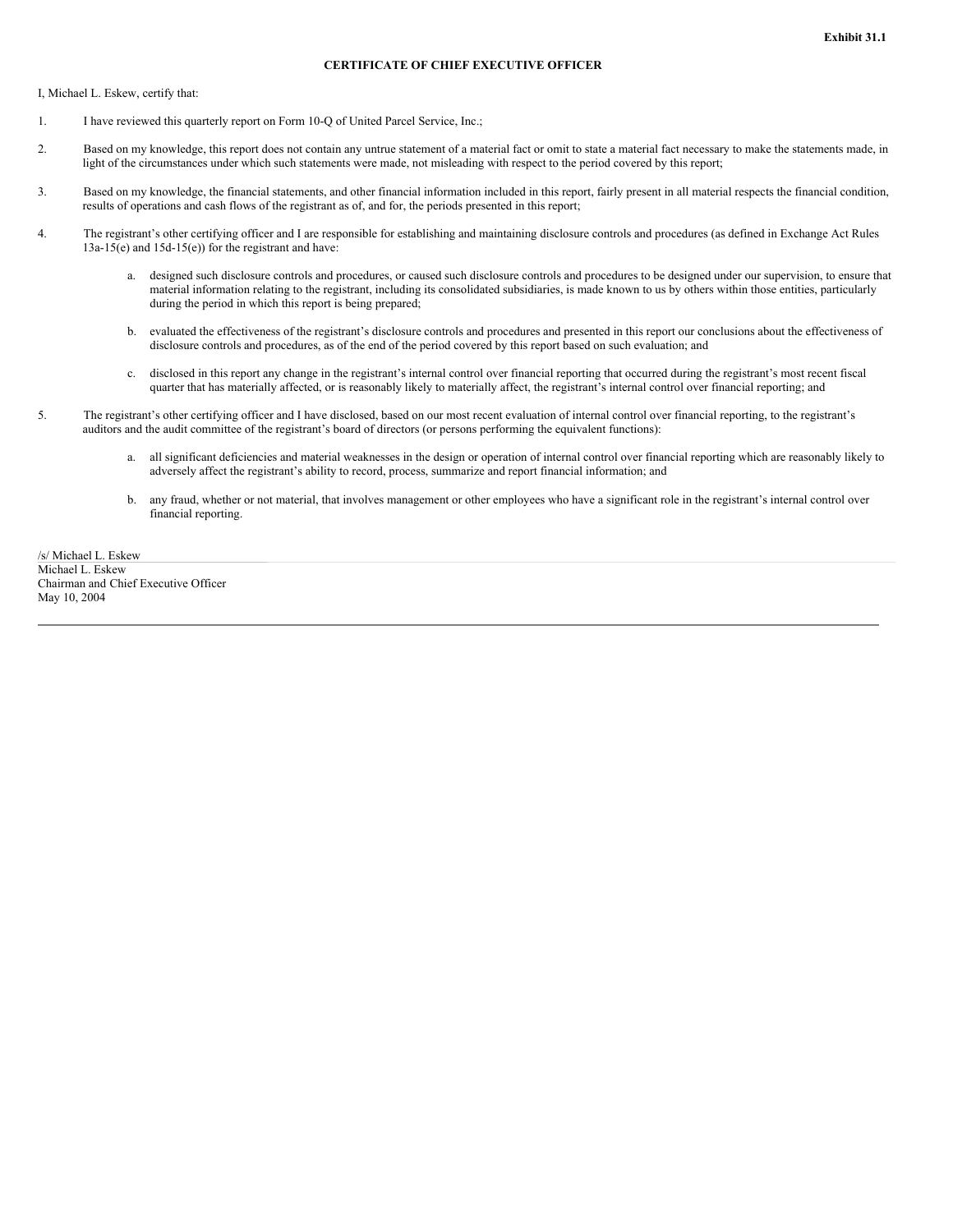# **CERTIFICATE OF CHIEF FINANCIAL OFFICER**

I, D. Scott Davis, certify that:

- 1. I have reviewed this quarterly report on Form 10-Q of United Parcel Service, Inc.;
- 2. Based on my knowledge, this report does not contain any untrue statement of a material fact or omit to state a material fact necessary to make the statements made, in light of the circumstances under which such statements were made, not misleading with respect to the period covered by this report;
- 3. Based on my knowledge, the financial statements, and other financial information included in this report, fairly present in all material respects the financial condition, results of operations and cash flows of the registrant as of, and for, the periods presented in this report;
- 4. The registrant's other certifying officer and I are responsible for establishing and maintaining disclosure controls and procedures (as defined in Exchange Act Rules 13a-15(e) and 15d-15(e)) for the registrant and have:
	- a. designed such disclosure controls and procedures, or caused such disclosure controls and procedures to be designed under our supervision, to ensure that material information relating to the registrant, including its consolidated subsidiaries, is made known to us by others within those entities, particularly during the period in which this report is being prepared;
	- b. evaluated the effectiveness of the registrant's disclosure controls and procedures and presented in this report our conclusions about the effectiveness of disclosure controls and procedures, as of the end of the period covered by this report based on such evaluation; and
	- c. disclosed in this report any change in the registrant's internal control over financial reporting that occurred during the registrant's most recent fiscal quarter that has materially affected, or is reasonably likely to materially affect, the registrant's internal control over financial reporting; and
- 5. The registrant's other certifying officer and I have disclosed, based on our most recent evaluation of internal control over financial reporting, to the registrant's auditors and the audit committee of the registrant's board of directors (or persons performing the equivalent functions):
	- a. all significant deficiencies and material weaknesses in the design or operation of internal control over financial reporting which are reasonably likely to adversely affect the registrant's ability to record, process, summarize and report financial information; and
	- b. any fraud, whether or not material, that involves management or other employees who have a significant role in the registrant's internal control over financial reporting.

/s/ D. Scott Davis D. Scott Davis Chief Financial Officer May 10, 2004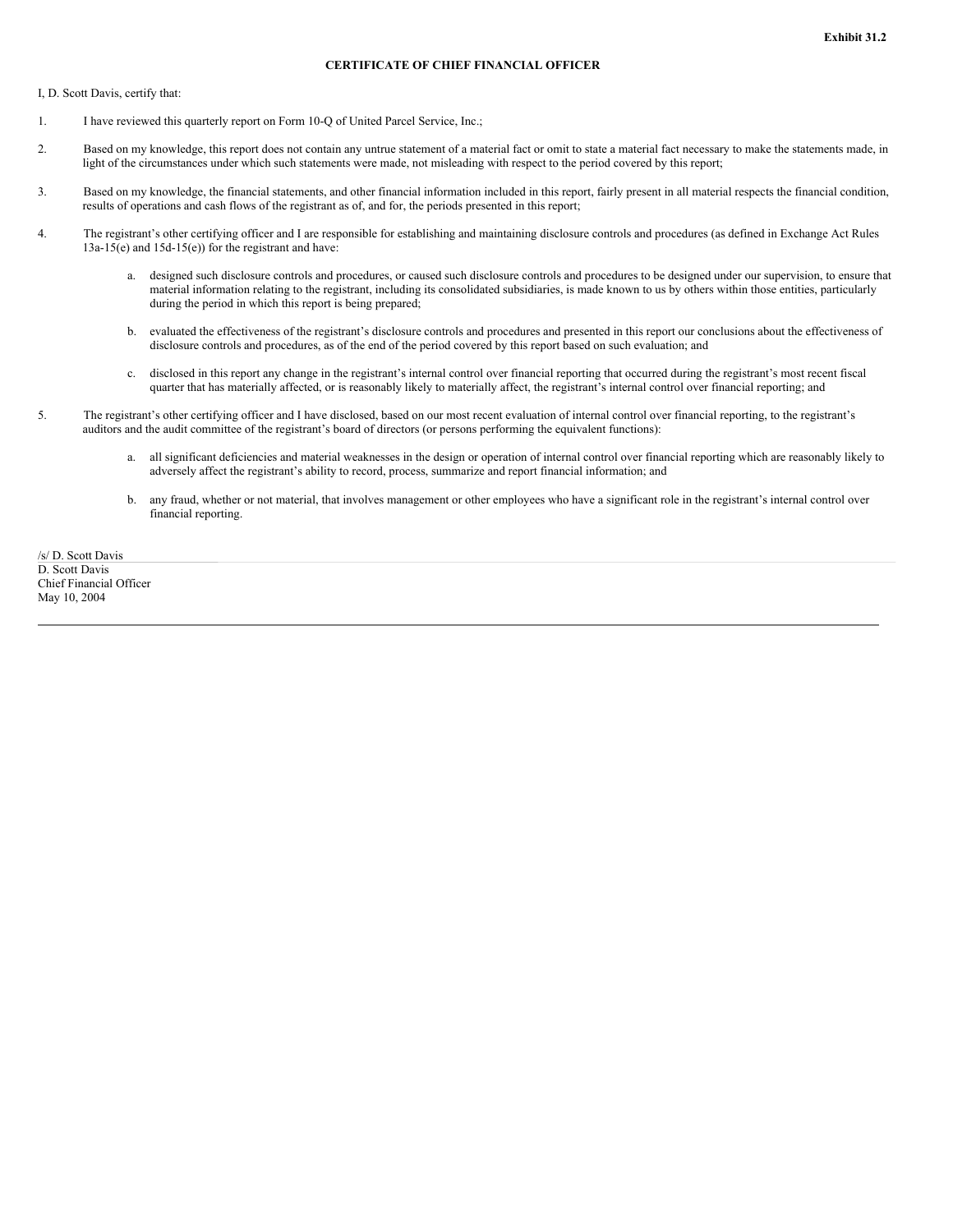## **CERTIFICATION PURSUANT TO 18 U.S.C. SECTION 1350, AS ADOPTED PURSUANT TO SECTION 906 OF THE SARBANES-OXLEY ACT OF 2002**

Pursuant to Section 906 of the Sarbanes-Oxley Act of 2002 and in connection with the Quarterly Report on Form 10-Q of United Parcel Service, Inc. (the "Corporation") for the period ended March 31, 2004, as filed with the Securities and Exchange Commission on the date hereof (the "Report"), the undersigned, the Chairman of the Board and Chief Executive Officer of the Corporation, certifies that:

- (1) The Report fully complies with the requirements of Section 13(a) or 15(d) of the Securities Exchange Act of 1934; and
- (2) The information contained in the Report fairly presents, in all material respects, the financial condition and results of operations of the Corporation.

/s/ Michael L. Eskew Michael L. Eskew Chairman and Chief Executive Officer May 10, 2004